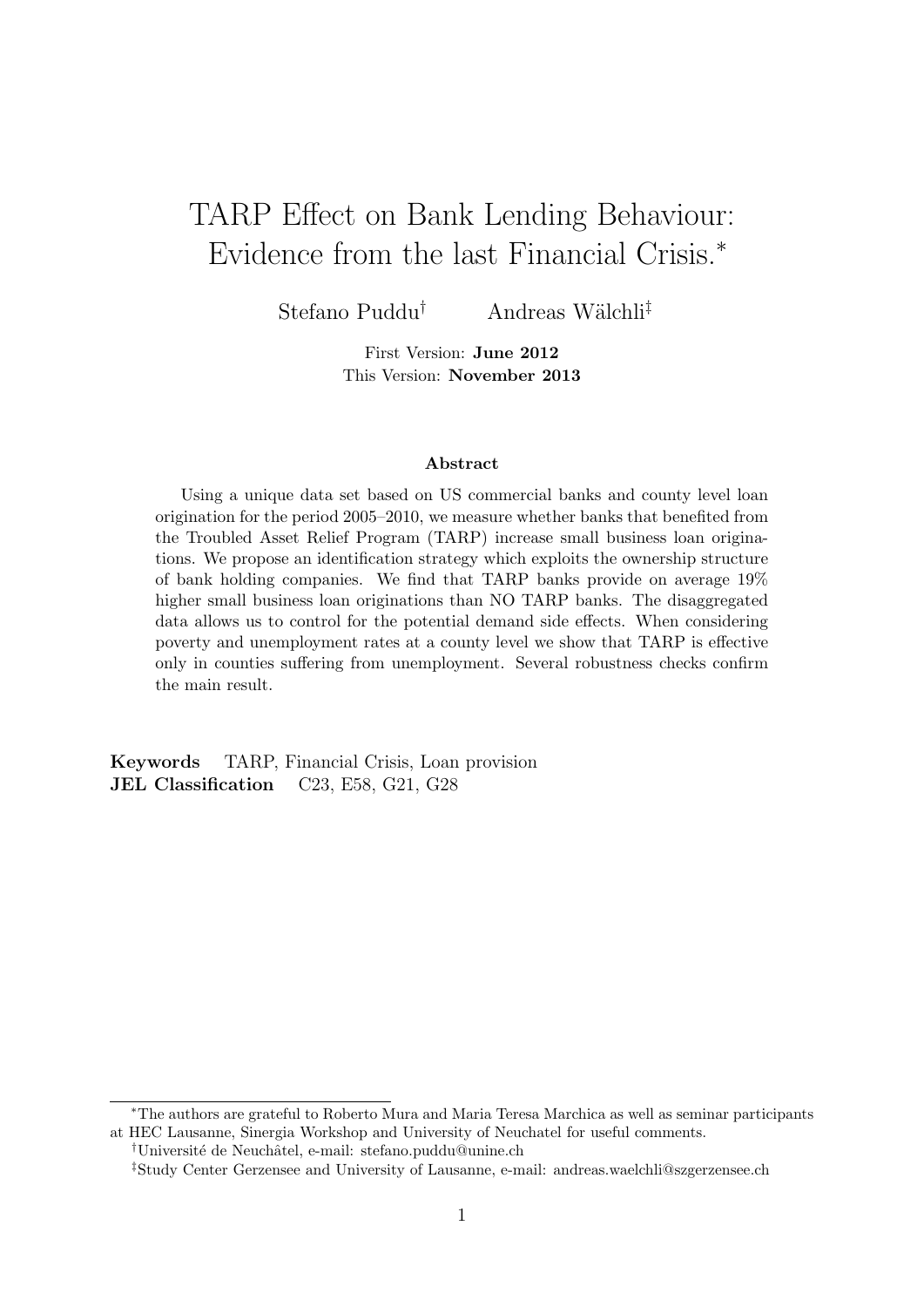### 1 Introduction

"TARP was an abysmal failure on those very important goals the reason why they got that money to give to the banks in the first place..." Neil M. Barofsky, Former TARP Inspector General.

"If the alternative was indeed the abyss, TARP was clearly an unqualified success: we have escaped the abyss." Luigi Zingales, March 4, 2011.

The two opposing views on TARP summarise the ambiguity and disagreement in judging the results of the largest rescue plan ever promoted by the US Treasury. This asymmetry in assessing the success of TARP is partially due to the conflicting goals of the program. Through TARP, the US Treasury intended to help banks to improve their balance sheets and therefore to increase the robustness of the financial system. Furthermore, banks that benefited from TARP were asked to keep providing credit to firms, small businesses and households. Potentially, the two goals are in conflict: if banks keep on providing loans to distressed and insolvent businesses, this might further weaken the banking system. The current debate on the TARP program discusses the potential cost for the US taxpayer, but there is no consensus on the results. Veronesi and Zingales (2010) find that TARP increased the value of banks' financial claims by \$130 billion. However, the majority of the gain went to bank bondholders while the cost was incurred by the US taxpayers. By contrast, the Treasury Secretary, Timothy Geithner, stresses that "...taxpayers are likely to receive an impressive return (totalling tens of billions) on the investments made under the TARP outside the housing market."<sup>1</sup> .

The main driver of TARP was to soften the credit crunch, in particular to small businesses. Yet, the literature so far has not discussed the effect of the TARP program on bank lending to small businesses. We focus our attention to small businesses because of its relative importance to the US economy. According to a report of the US Small Business Administration (Kobe, 2012), in 2008 small businesses (businesses with less than 500 employees) account for 46 percent of total non-farm GDP and about 50 percent in total non-farm employment. Moreover, as claimed by Berger and Udell (2002) "Small firms are

<sup>1</sup>Timothy Geithner, The Washington Post, 10.10.2010.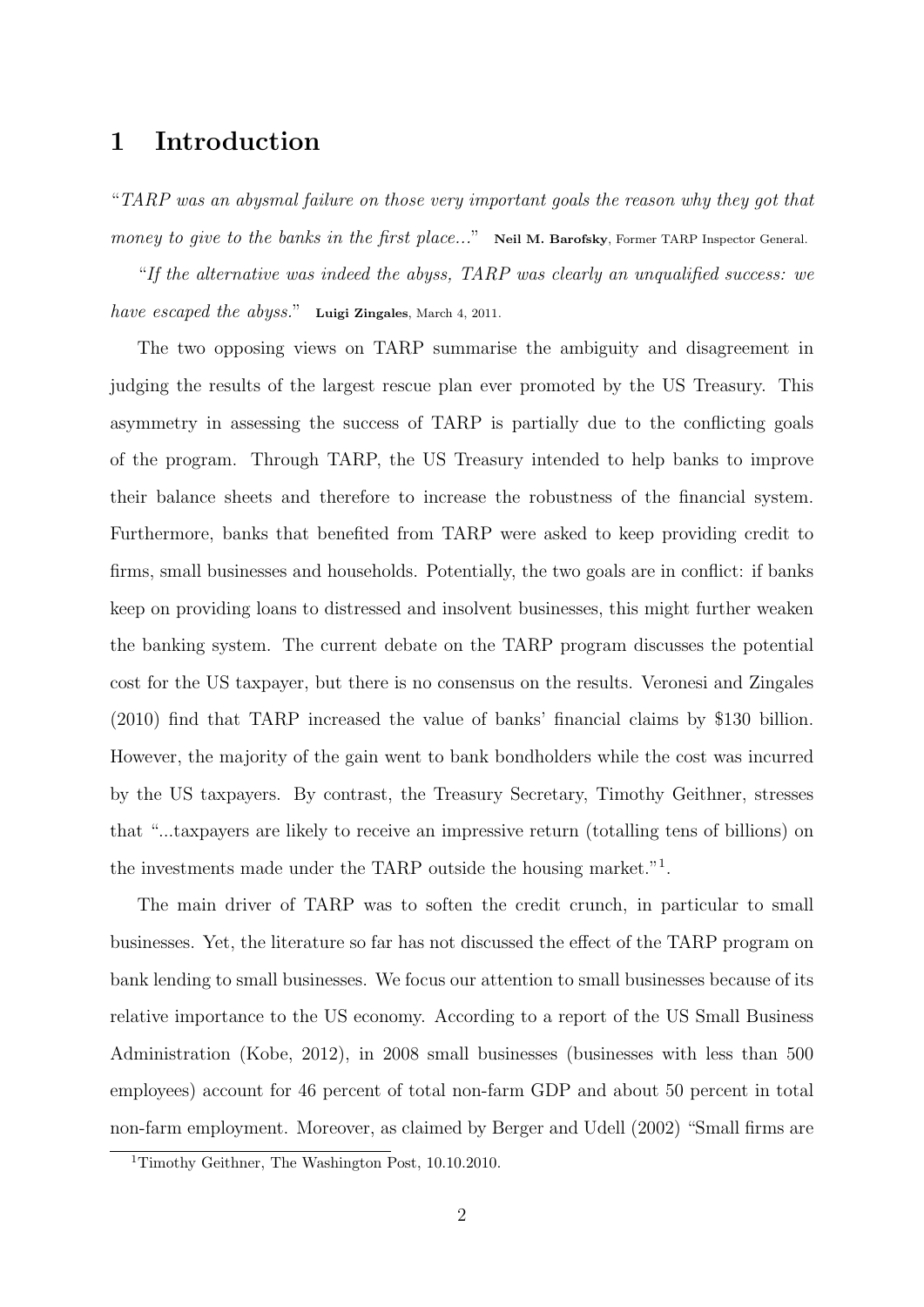[...] vulnerable because of their dependence on financial institutions for external funding. These firms simply do not have access to public capital markets." This is confirmed from data collected by the The Federal Reserve Board (2003), where 87 percent of small firms report that their lender is a bank.

In this paper we fill the gap in the literature by analysing TARP bank features and assessing the impact of the TARP program on small business loan originations. We meet our goal by creating a unique data set based on bank balance sheets, TARP program participation, small business loan originations and county socio-economic features. More precisely, the bank balance sheet data were obtained from the Call reports. The information about TARP program participation was downloaded from the US Treasury, while the data covering small business loan originations comes from the Community Reinvestment Act (CRA) data set and was retrieved through the Federal Financial Institutions Examination Council (FFIEC) website. Finally, the county socio-economic features were downloaded from the US Census Bureau and the Bureau of Labor Statistics. The period under examination goes from 2005 to 2010, and data are per annum. We distinguish banks depending on their participation in the TARP program.

Comparing the groups of banks in 2005, TARP banks provide on average larger amounts of loan origination to small businesses, exhibit lower levels of capital buffer and they are less exposed to non performing loans than the rest of the banks. Finally, TARP banks are more likely to provide loans in counties that suffer from higher poverty and unemployment levels. In 2010, once the program is over, TARP banks still provide more new loans, and they are more likely to be located in counties with poverty and unemployment problems, but they also show a higher level of capital buffer and higher exposure to non performing loans than the rest of the banks. These differences may shed light on how banks employed TARP financial support apart from continuing to finance small businesses: increasing their buffer, lending to lower quality borrowers, or revealing the true quality of existing assets.

TARP participation was not random: banks decide whether to apply for TARP. This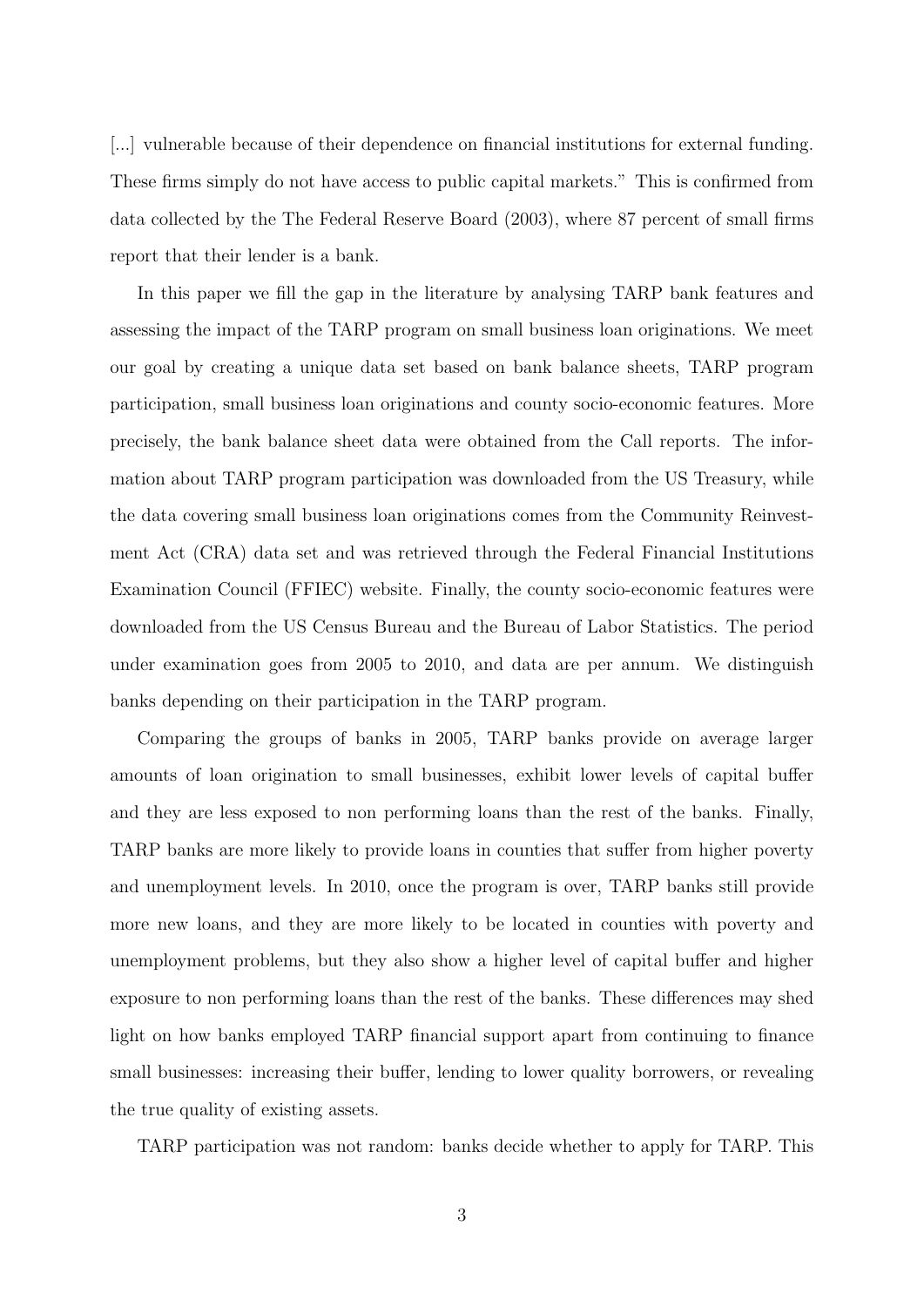feature, if not properly treated, might lead to biased results. In order to address this issue, we exploit the ownership structure of bank holding companies (BHC). In particular, we focus on BHCs that received TARP and that control more than one bank. We assume that TARP participation for a BHC is not driven by the average financial strength (which we measure by the capital ratio) of all subsidiary banks, but by the banks in distress (banks with low capital ratios). Within a BHC, to banks with high capital ratios, TARP participation can thus be considered exogenous. In other words, if these banks were alone in the market, they were not likely to go for TARP. Using the above identification strategy, we show that the results are not driven by the selection issue. Moreover, TARP banks increase small business loan originations compared to the rest of the banks. This effect is statistically as well as economically significant: a TARP bank increases small business loan origination by about 19% in the years after receiving TARP equity.

Once we have established that TARP banks provide more loans compared to the rest of banks, we must make sure that this effect is a credit crunch, and not just the result of lower demand for credit. Here lies our second main contribution: the data set we use provides information on loan originations for each bank within each county. This withincounty variation of TARP and NO TARP banks allows us to control for the fact that TARP banks might be located in sounder counties, with a high demand for loans. This is achieved by including bank-county fixed effects in the specifications.

We are also able to characterise which variables determine the effectiveness of TARP on a local level. To the baseline model we add measures of poverty and unemployment in each county. Poverty captures persistent economic problems, while unemployment reflects more temporary economic issues, because it is strongly related with the business cycle. The results highlight that higher levels of unemployment and poverty decrease loan provision. We find that TARP has a positive and statistically significant effect on small business loan originations only in counties suffering from high unemployment.

Our study contributes to a small but increasing literature on the effects of the TARP program. Taliaferro (2009) finds that TARP banks exhibit higher commitments (i.e.,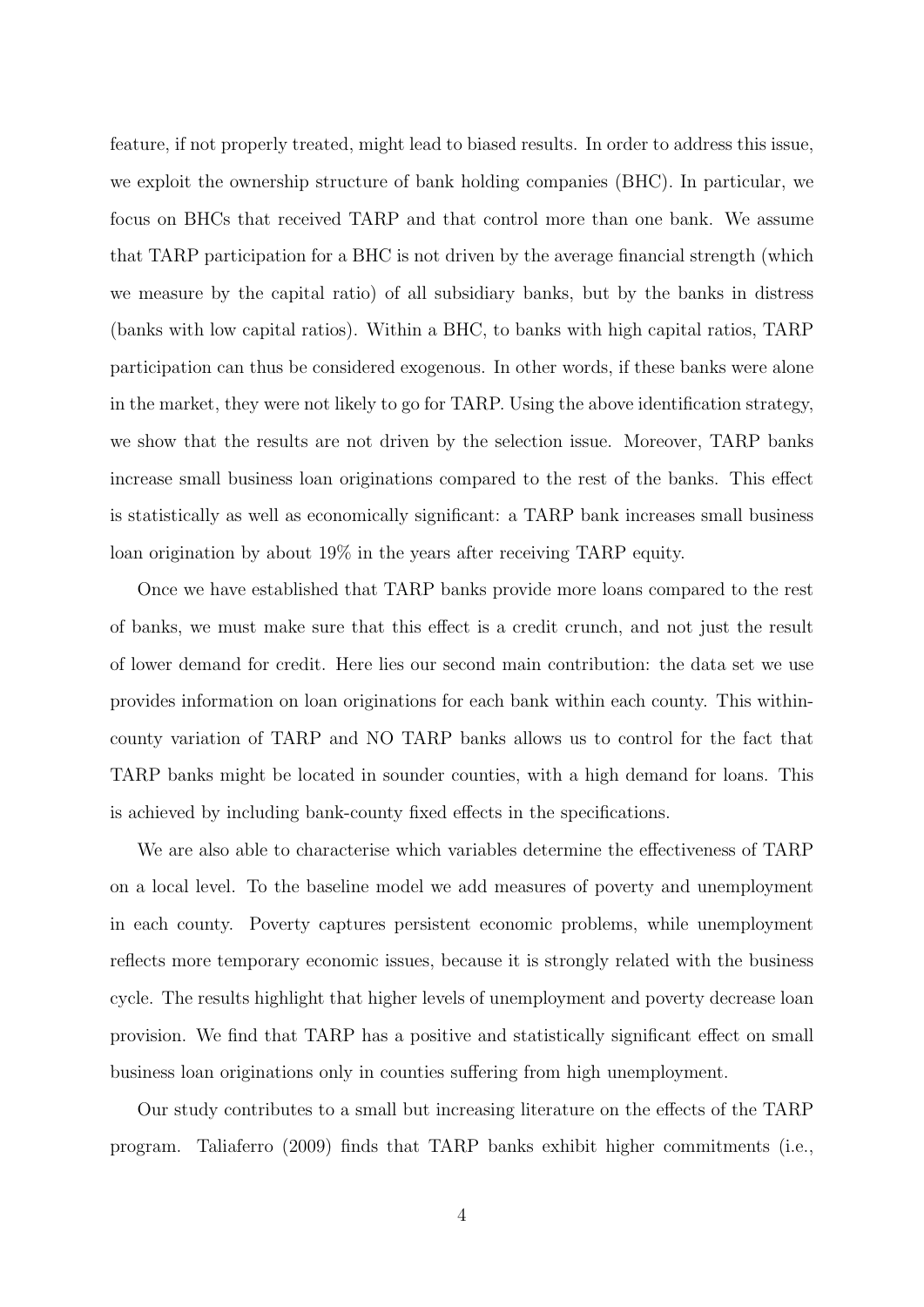opportunities for new lending), are more exposed to troubled loan classes and show higher leverage and expected costs of regulatory downgrades. Moreover, he finds that for each dollar of new government equity provided trough the TARP, on average thirteen cents are employed to expand loans and sixty cents are used to increase capital ratios. These results are partially in line with those of Li (2011). On the one hand, by focusing on banks with Tier 1 capital ratios below the median, Li finds that TARP financial support helped banks in increasing loan supply by an annualized rate of 6.43%. This increase in loan supply was not to the detriment of the quality of the loans. On the other hand, Li shows that for each dollar provided to the banks through the TARP program one-third was used to finance new loans, and two-third to restructure their balance sheets. Black and Hazelwood (2012) assess the effect of the TARP program on bank risk-taking behaviour. Specifically, they focus on the risk rating of banks' commercial loans. They find that TARP financial support increases risk taking behaviour for big banks while the relation goes in the opposite direction in the case of small banks. These findings are confirmed when spreads instead of risk ratings are employed.

Other contributions focus on the determinants of TARP participation as in Bayazitova and Shivdasani (2012); the relevance of the political connection in the likelihood of obtaining the financial support as documented by Duchin and Sosyura (2012); the reaction of the stock market to bank participation in the TARP program as in Ng et al. (2011); the effective cost of the TARP program as analysed by Veronesi and Zingales (2010); and finally on the key features explaining early exit from the TARP program as discussed by Wilson and Wu (2012).

The most important innovations of this paper are the data set and the way of addressing program participation. This is the first study to exploit the CRA data set, allowing us to focus on small business loan originations, which represents, as previously mentioned, a relevant fraction of the US economy. We provide a new approach to address the selection bias issue related to the voluntary participation in the TARP program. In particular, we exploit the relationship between BHCs and controlled commercial banks (we focus on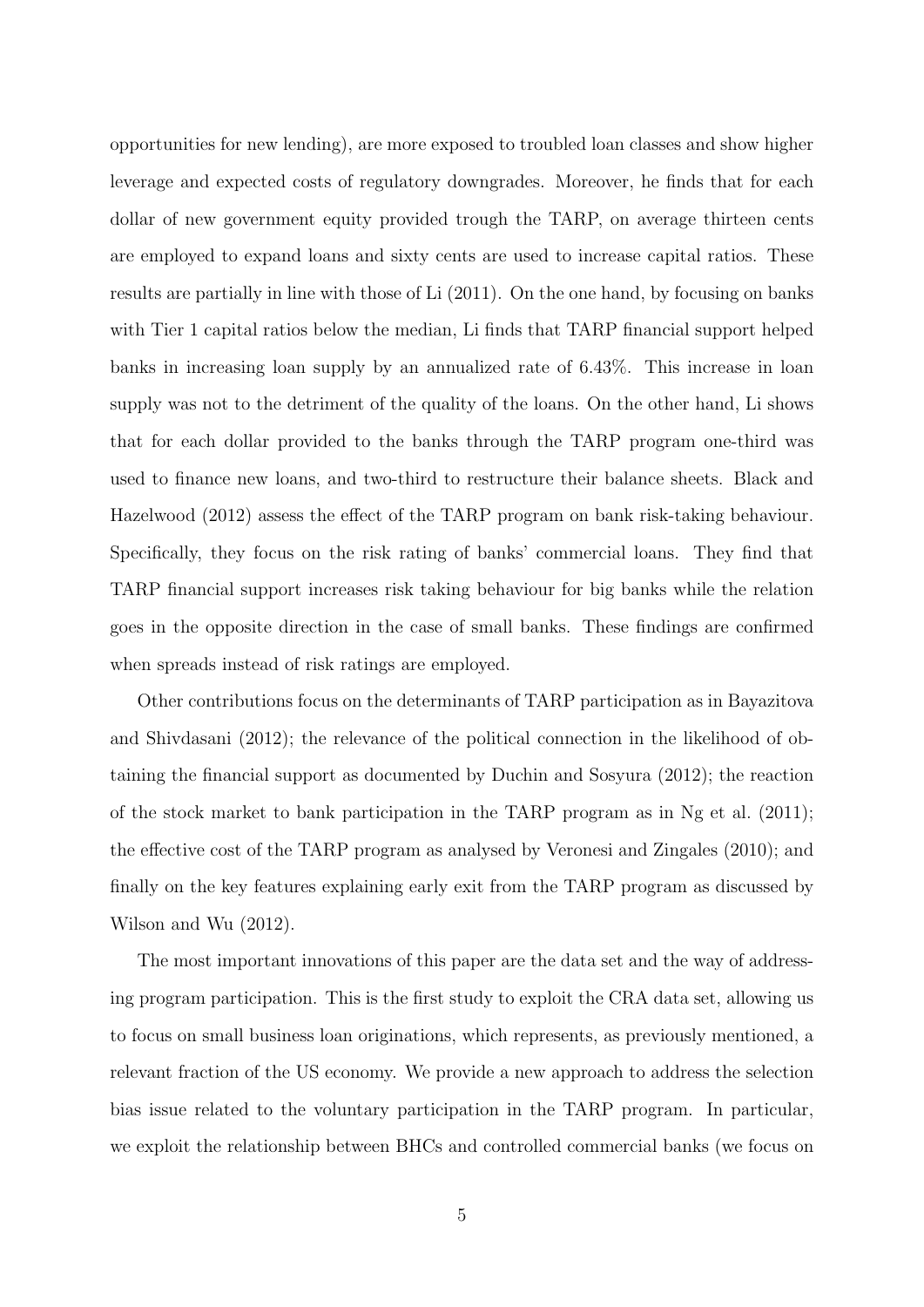BHCs with more than one controlled commercial bank, having received TARP financial support) to construct an exogenous TARP bank group.

### 2 TARP and Community Reinvestment Act

### 2.1 Troubled Asset Relief Program

The Troubled Asset Relief Program (TARP) was launched by the US Treasury in 2008 after the collapse of Lehman Brothers. TARP is the largest program ever promoted by the US Government with \$700 billion available funds, and \$420 billion effectively used. TARP consists of Bank Support Programs (\$250.46 billion), Credit Market Programs (\$26.52 billion), Housing Programs (\$45.60 billion) and other programs for AIG and the automobile sector (\$147.53 billion). The programs of interest are the Bank Support Programs, which can be divided into the Target Investment Program, which exclusively addressed Citigroup and the Bank of America, the Capital Purchase Program (CPP), and the Community Development Capital Initiative (CDCI). Our analysis focuses on the CPP.

The CPP is a voluntary program directed to financial institutions in a broad sense. The program was created in October 2008. The amount of capital provided through this program was about \$205 billion. 707 institutions benefited from the program funds. The CPP mechanism to inject capital was based on purchases of senior preferred stock and warrants exercisable for common stock with a promised dividend of 5% for the first 5 years and 9% thereafter. Under the CPP, institutions could receive an amount between 1% and 3% of their risk-weighted assets. The aims of the CPP were to provide the financial institution with capital, to restore confidence in the banking sector, and to support financial institutions to keep financing firms, small businesses and households. Only solvent institutions were eligible for CPP.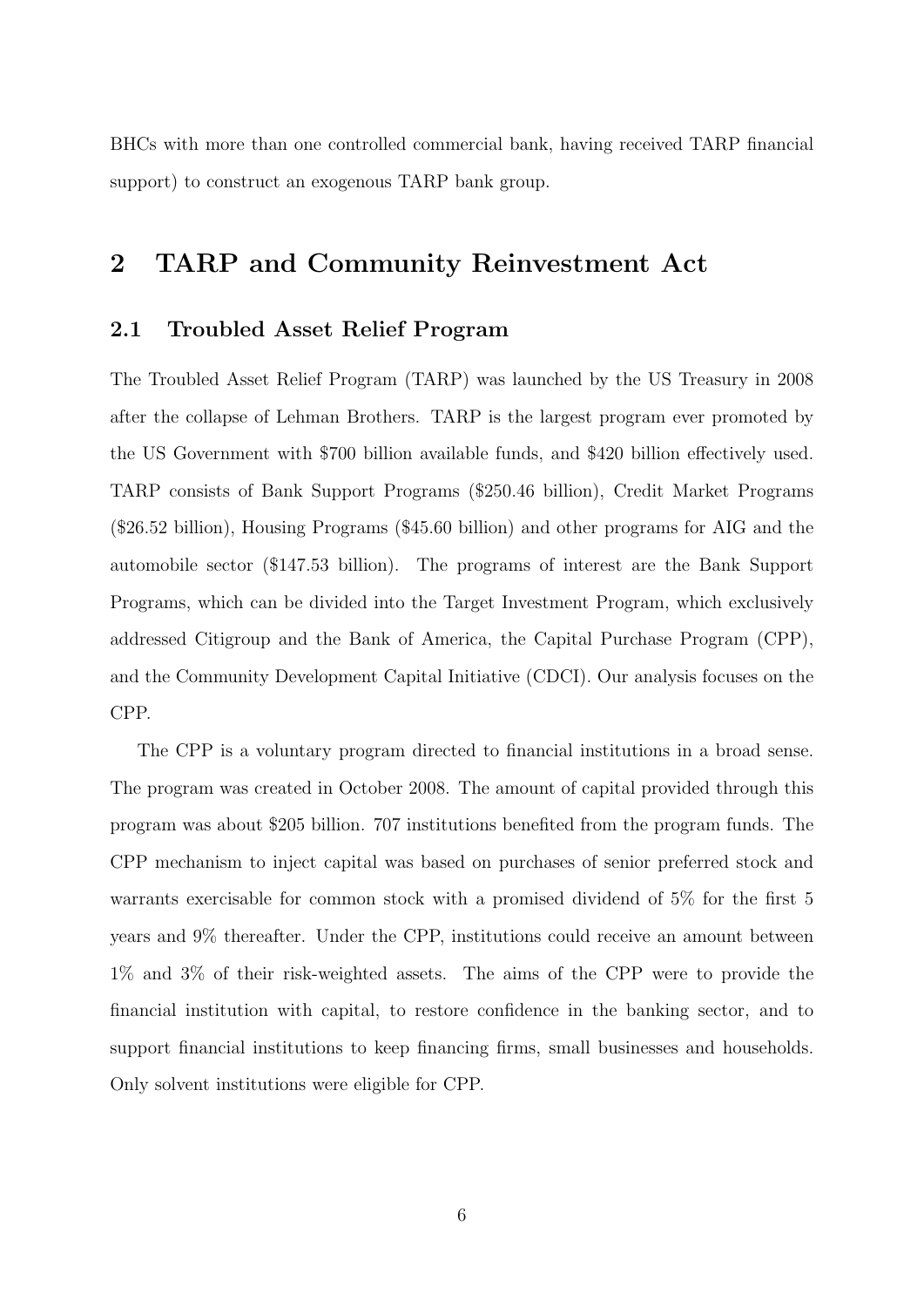#### 2.2 Community Reinvestment Act

Data about small business loan originations is from the Community Reinvestment Act (CRA) data set. The Federal Financial Institutions Examination Council (FFIEC) collects information about bank loan activity as well as features and characteristics of borrowers. According to the CRA, all insured institutions that exceed specific total asset thresholds, defined by the federal bank regulatory agencies, must be periodically evaluated in their activity of helping meet the credit needs of the areas where they are located. This evaluation is used in case an institution applies for deposit facilities, or in case of mergers and acquisitions.<sup>2</sup>

The Community Reinvesting Act was approved by the US Congress in 1977 with the aim "to encourage depository institutions to help meet the credit needs of the communities in which they operate, including low- and moderate-income neighbourhoods, consistent with safe and sound operations"<sup>3</sup>. The law was introduced to counteract discriminatory loan practices, commonly referred to as "redlining", where loan providers used to mark the borders of specific areas they did not intend to serve with any type of loans in red (see for instance Figure 3 in the Appendix).

### 3 Data and Descriptive Analysis

#### 3.1 Data set

The data set we employ is the result of a merging process. Data concerning financial institution balance sheets<sup>4</sup> is obtained from the Report of Condition and Income (generally referred to as Call Reports). We access the Call Report data through the Federal Reserve

<sup>&</sup>lt;sup>2</sup>The Office of the Comptroller of the Currency, the Federal Reserve System, the Federal Deposit Insurance Corporation, and the Office of Thrift Supervision are the federal bank regulatory agencies which define the total asset threshold. Further information about the CRA examinations is available at http://www.ffiec.gov/cra/history.htm

<sup>3</sup>http://www.bos.frb.org/commdev/regulatory-resources/cra/cra.pdf

<sup>4</sup>Call Report data suffer from the so-called "window dressing" effect. Specifically, the day before the report, banks adopt a virtuous behaviour so that their balance sheets look particularly good on the day of the report. Unfortunately, we cannot control for this issue.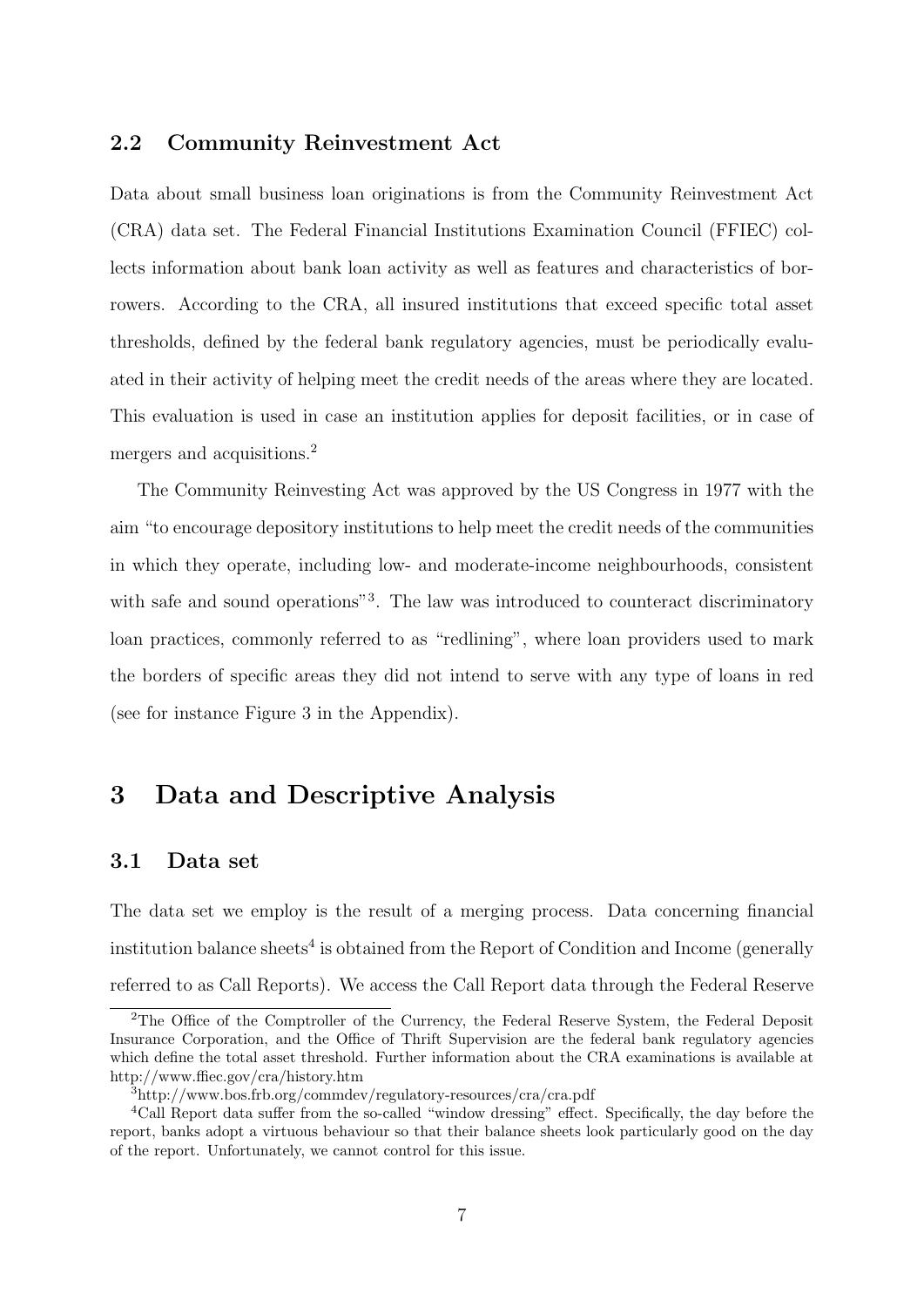of Chicago website. The frequency of the data is quarterly. The period considered goes from 2005:Q1 to 2010:Q4.

Data on TARP is publicly available on the website of the US Treasury. We consider the period from the end of October 2008, when the TARP program started operating, to April 2012, when the majority of the banks returned their preferred stock obligations or they bought back their warrants owned by the US Treasury.

We obtain information on bank loan originations at county level from the FFIEC website and the poverty and unemployment rates are from the US Census Bureau and the Bureau of Labor Statistics. Data are recorded yearly and the period considered goes from 2005 to 2010. We list the sources also in Table 10 of the Appendix.

### 3.2 Combining Call Reports, TARP and CRA data sets

We focus on annual data, because the variable of interest (loan originations) are only available at a yearly frequency. For quarterly data we measure the series in the fourth quarter of each year. The sample period goes from 2005 to 2010. We drop the nine banks that were forced to participate in TARP; these institutions are Citigroup, Wells Fargo, JPMorgan, Bank of America, Goldman Sachs, Morgan Stanley, State Street, Bank of New York Mellon, and Merrill Lynch. There are two types of institutions that benefited from the TARP program: individual banks and Bank Holding Companies (BHC). As our analysis is led at the bank level, we map each commercial bank with its BHC. Therefore, for each depository institution included in our final data set, we can assess whether it benefited (directly or indirectly) from TARP. From the original Call Report data set, we drop all foreign banking organizations (FBOs) and banks that report capital ratios smaller than  $0\%$ , since these banks were not eligible for TARP.

After the above-mentioned merging and filtering procedures, in 2005, the final data set contains 794 banks, and of those 213 received financial support through the TARP program. Overall, banks provide loans in 2634 counties, while the TARP banks provide loans in 2026 counties. In 2010, the data set contains 635 banks that provide loans in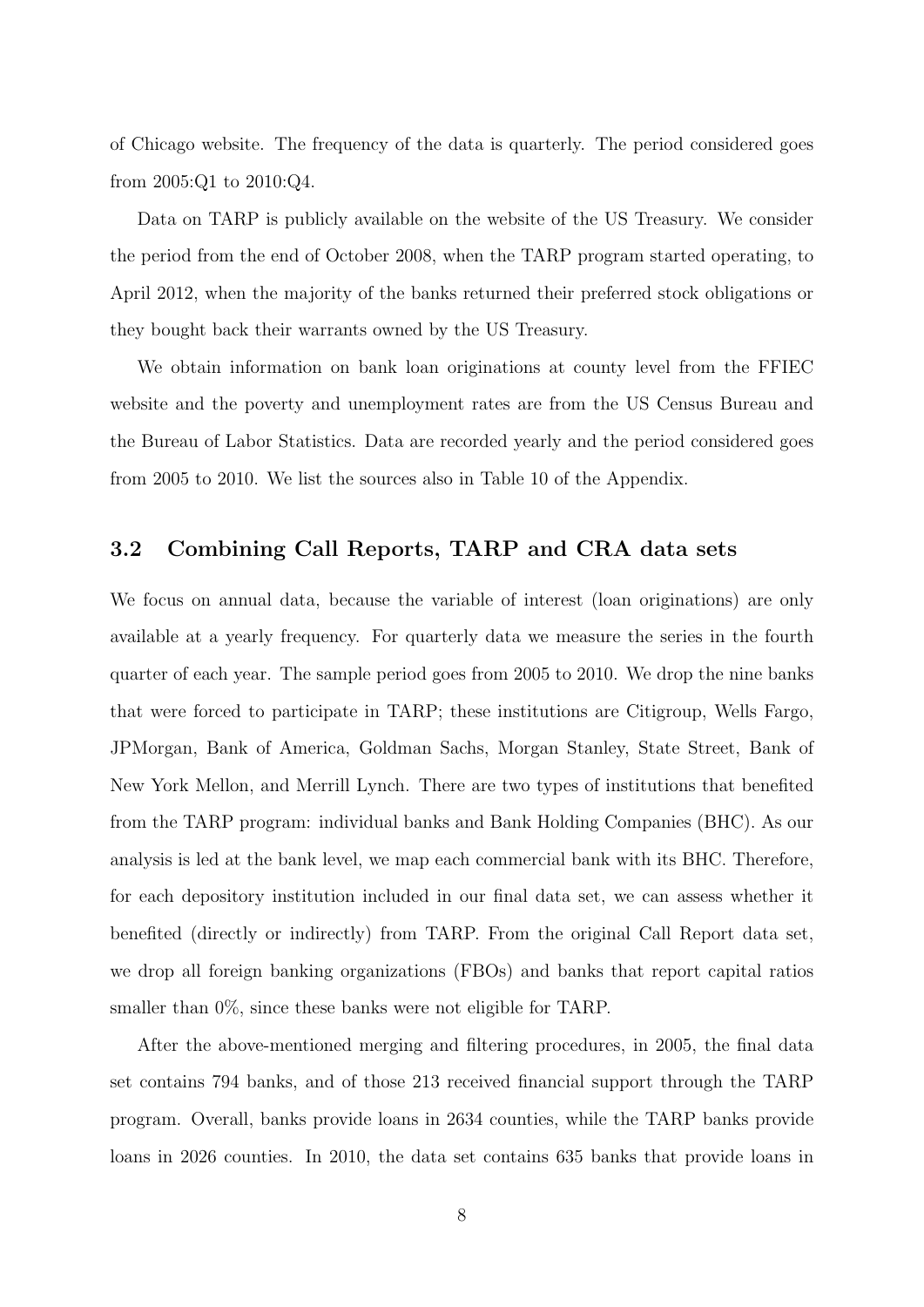2650 counties. Of these banks 255 received the TARP financial support and they provide loans in 2113 counties. Our data set includes around 10 percent of institutions that hand in Call Reports, and around 50 percent of all TARP banks. The data set is a panel of banks tracked for five years.

#### 3.3 Description of variables

The baseline measure of small business loan originations is LOANS 0. It is defined as the log of one plus the sum of total loan origination. Small business loan originations can be classified by size. We define  $LOANS$  1 (loan size between \$0 and \$100k),  $LOANS$  2 (loan size between \$100k and \$250k) and LOANS 3 (loan size between \$250k and \$1m) as the log of one plus small business loan originations of the respective size. These variables are on a bank-county level.

The majority of the variables included in our data set are bank-specific. TOTLOANS is the ratio of total loans over total assets. RELOANS is the ratio of real estate loans over total loans.  $SIZE$  is the log of one plus the total assets of the banks (both on and off balance sheet items), while  $NPL$  is defined as the ratio of non-performing loans over total loans. *CAPRATIO* is defined as Tier 1 (core) capital divided by adjusted total assets. Following Gozzi and Goetz (2010), we also include  $TOT$   $UNCOMM$  and  $NOCORE$ PA. These variables are defined as the fraction of total unused loan commitments over total assets (on and off balance sheet items) and as the sum of total time deposits of at least \$100k, foreign office deposits, insured brokered deposits issued in denominations of less than \$100k, securities sold under agreements to repurchase, federal funds purchased, and other borrowed money over total assets.

We also consider a set of variables that refer to the socio-economic features of the counties included in the CRA data set. In particular, we obtained the series on poverty, county median income and unemployment from the US Census Bureau and the Bureau of Labour Statistics. More precisely, *POVERTY* is defined as the estimated percentage of people of all ages in poverty; MED INC is the estimated of median household income,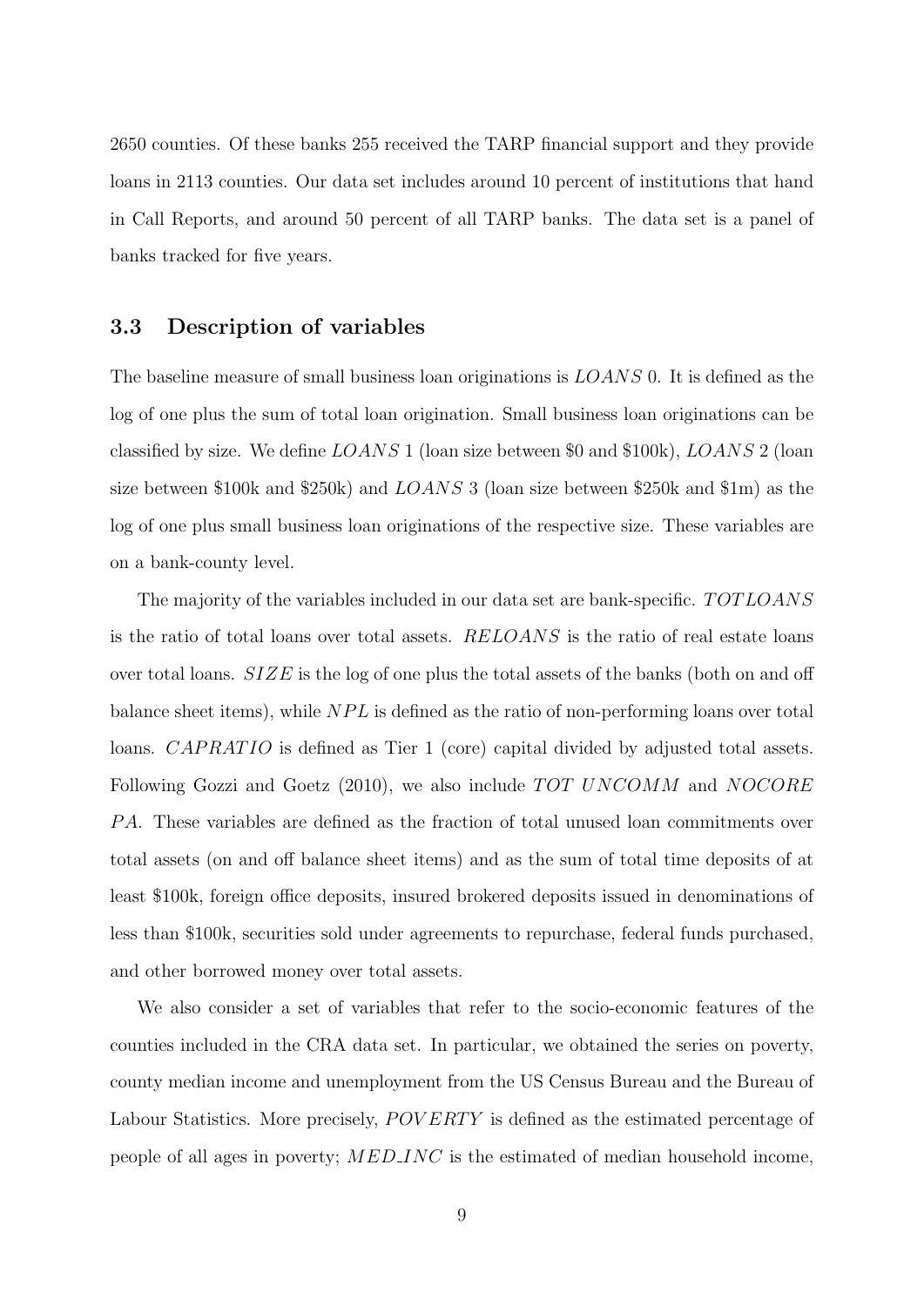while  $UNEMP$  LOYMENT is defined as the ratio of people who do not have a job, have actively looked for work in the prior 4 weeks, and are currently available for work over total labour force<sup>5</sup>. A detailed list of the original names of the series employed in this paper, definitions and labels is provided in Table 10 in the Appendix.

#### 3.4 Main facts

#### 3.4.1 Descriptive statistics

In Table 1, for each of the variables, we report the number of observations, banks and counties when this is feasible, the mean, the standard deviation, and the 10th, 50th and the 90th percentiles. All variables are measured in 2005. The analysis of the different loan variables is on a bank-county basis, whereas the rest of the variables are on a bank basis. Focusing on the loan variables, from Table 1, it follows that on average LOANS 2 are lower than the other two loan types. Moreover, LOANS 0 show the lowest level of dispersion around the average, and finally, the 10th percentile of bank-pairs of LOANS 2 and LOANS 3 are zero, indicating that banks focus more on small size loans.

#### 3.4.2 Unconditional average differences

We divide the banks in two groups (TARP and NO TARP) depending on whether they participated in TARP and define BEFORE (2005) and AFTER (2010) periods. Then, we test whether the unconditional averages differ across groups and across periods. We run the following regression, excluding any additional explanatory variables:

$$
Y_{s,t} = \alpha + \beta_1 time_t + \beta_2 TARP_s + \beta_3 TARP_s \times time_t + \epsilon_{s,t}
$$
\n<sup>(1)</sup>

In Equation (1) the variable of interest,  $Y_{s,t}$ , is regressed on a constant, a time dummy variable that captures the time dimension (time takes value one in the AFTER period, zero otherwise); a TARP dummy variable (TARP takes value one if a bank participate in

 $5$ See http://www.census.gov/did/www/saipe/ and http://www.bls.gov/cps/tables.htm for more information.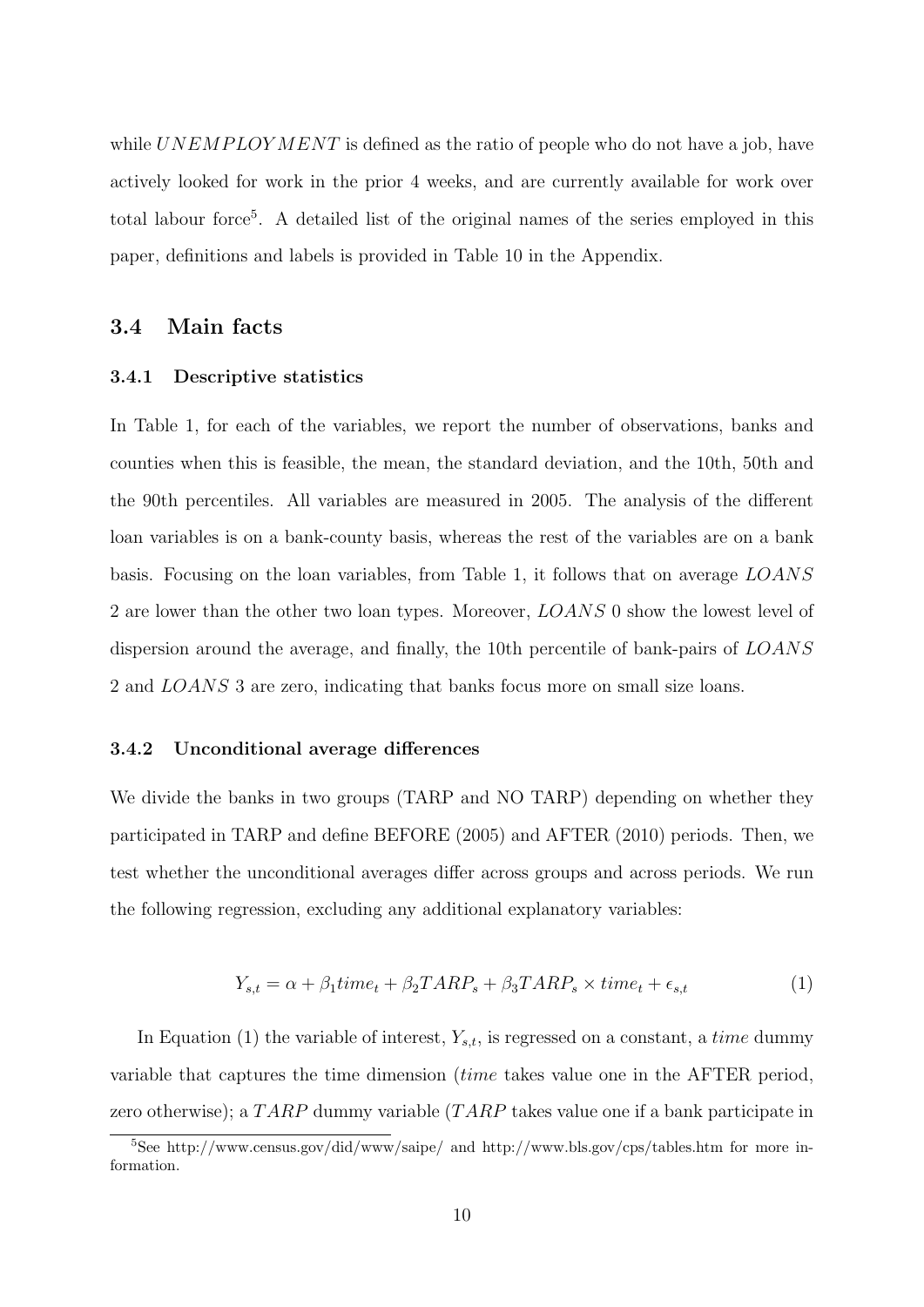TARP, zero otherwise) and an interactive dummy variable,  $TARP \times time$ , capturing the difference-in- difference. Table A in the Appendix provides a quick view of the possible combinations.

We are interested in testing average differences within groups across time and within time across groups. When fixing the bank group (TARP or NO TARP), we assess whether there are on average differences within the group and across periods. Instead, when fixing the time dimension (AFTER or BEFORE) we test whether there are on average differences across groups and within periods. Finally, taking the difference-in-difference, we assess whether there are statistical significant differences across groups and across periods. As can be seen in Table A, this effect is captured by  $\beta_3$ . The results are reported in the Appendix. It turns out that TARP banks provide more new loans. This is always true, regardless of the period (columns 1 and 2), and the type of loans. Moreover, both groups of banks decrease their loan provision between 2005 and 2010, but TARP banks less than NO TARP banks (columns 3 and 4). As a consequence, the difference-in-difference is positive and statistically significant for all loan types (column 5). The second finding refers to the level of  $CAPRATIO$ : in 2005 (column 1), TARP banks show lower level of capital buffer compared to the rest of the bank. All banks, over time, increase their capital buffer but TARP banks more than NO TARP banks (columns 3 and 4). The difference-in-difference is positive and statistically significant (column 5). Finally, looking at non-performing loans, the results highlight that in 2005 TARP banks show a lower level of non-performing loans compared to the rest of the banks (column 1). Over time, both groups of banks are subject to higher non-performing loans, but TARP banks experience a higher expansion (columns 3 and 4). It follows that the difference of the difference is positive and statistically significant (column 5). From the previous analysis we can infer three main conclusions: the TARP program alleviates the drop in loans; TARP banks use the financial support, at least partially, to increase their capital buffer; the quality of TARP bank borrowers decreases over time faster than that of the rest of the banks.

The results from the unconditional averages tests are confirmed by a visual counterpart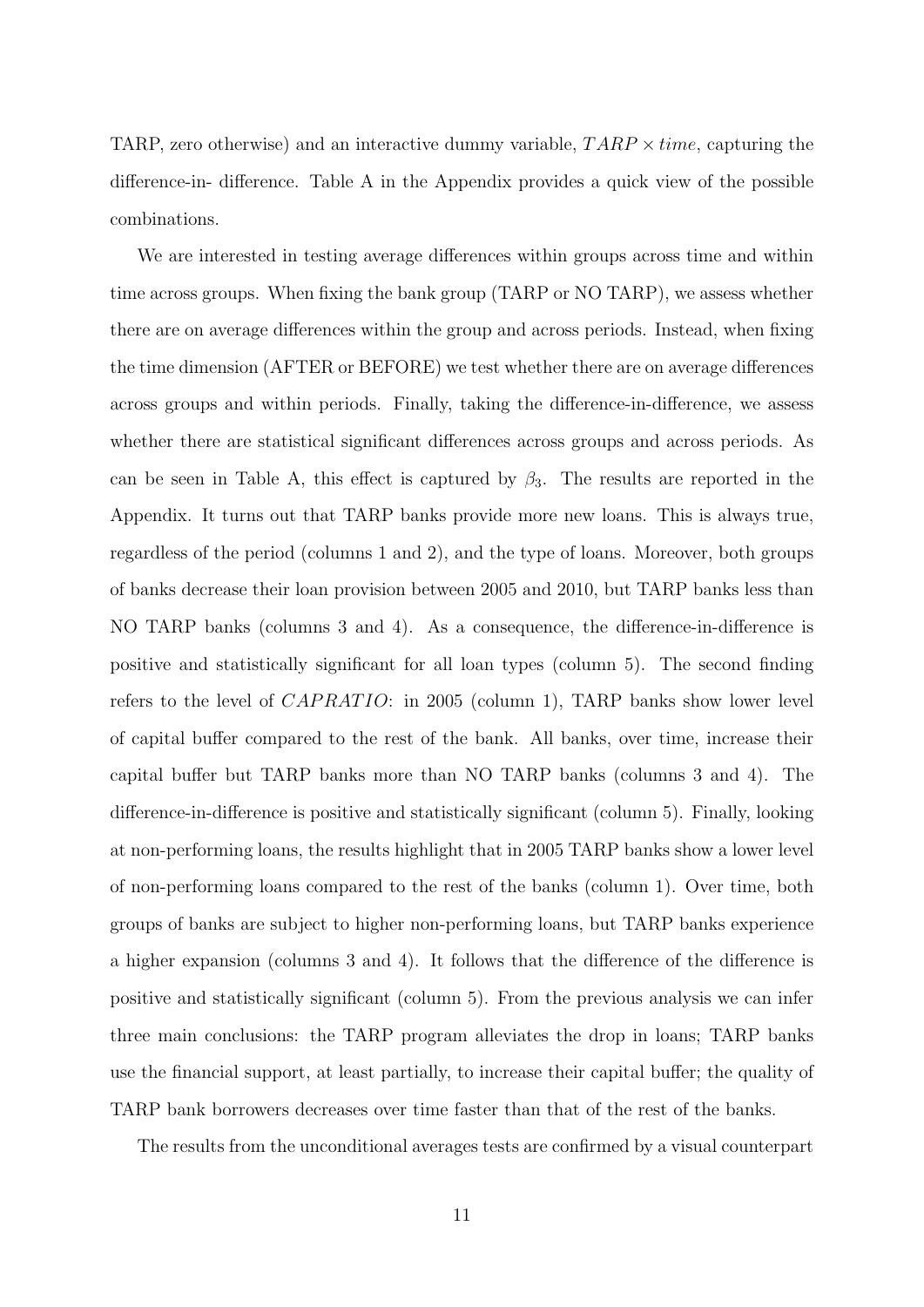

Figure 1: Per-quarter-group, averages

Notes: Per-quarter average small business loan originations for TARP and NO TARP banks. Aggregation by giving each bank-county observation the same weight.

(see Figure 1). For the different measures of small business loan originations, we document the per-quarter averages distinguishing between bank groups (TARP vs NO TARP)<sup>6</sup>.

#### 3.4.3 County socio-economic features

The importance of leading the analysis per county can also be motivated by the uneven density of banks across counties, which might reflect an unequal distribution of business opportunities. These differences could drive our results. Therefore, it is of relevance to conduct an accurate analysis of the relationship between bank investment strategies and county features. For each bank and year, we compute the average of the unemployment rate, the poverty rate and the median income of the counties where the bank has loan

<sup>6</sup>Each observation receives the same weight in the aggregation process.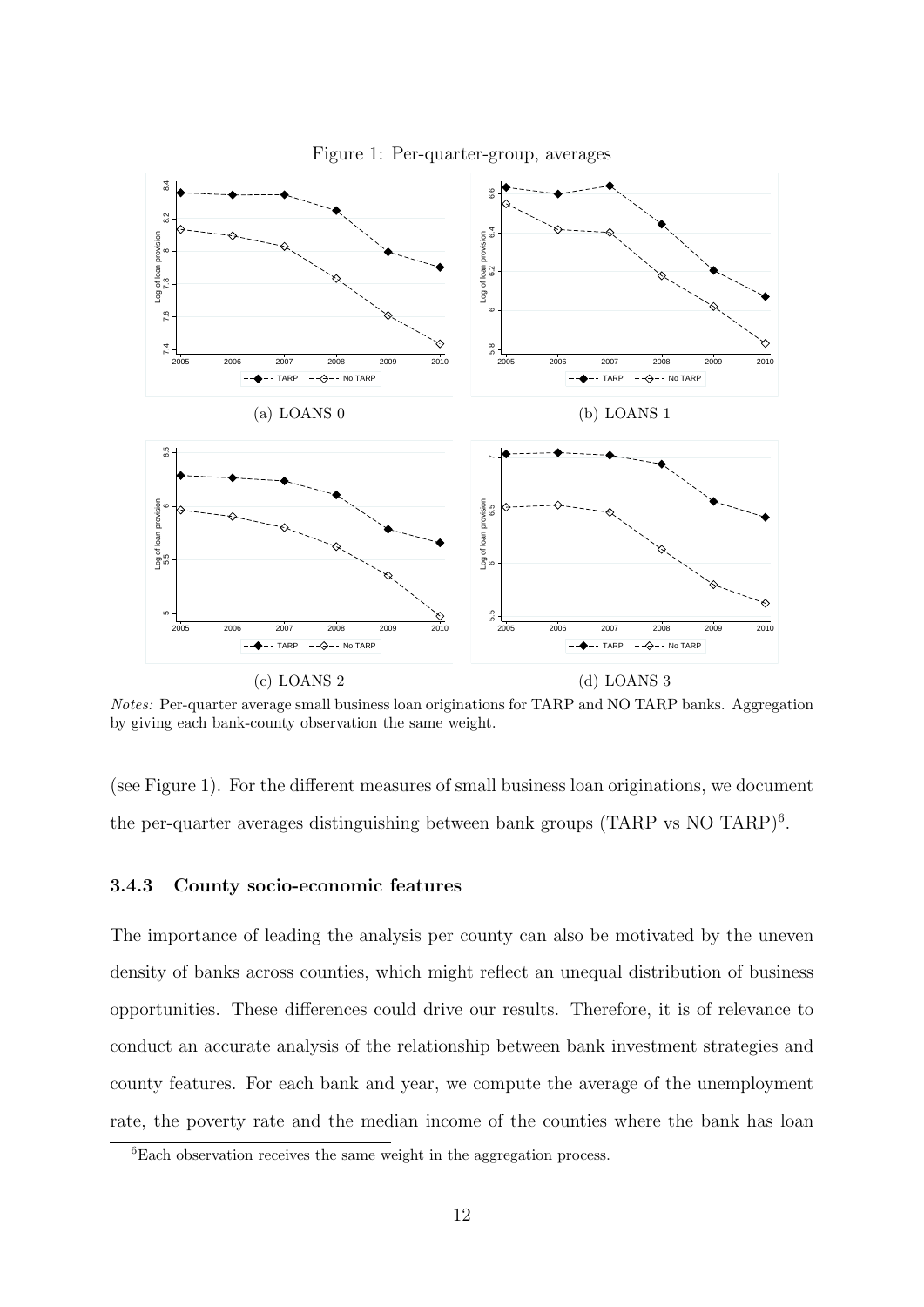activities. We are interested in assessing the relationship between these indicators and bank size. As documented in Figure 2, there are no substantial differences across the two groups of banks. This is true independently of the period considered. In particular, the results suggest that the average level of unemployment and poverty rates of the counties where a bank provides loans is weakly positively correlated with its size. A positive relationship for the two groups of banks characterises the relationship between the average median income of the countries where a bank has a lending activity and its size. This relationship disappears in 2010. It follows that bank size is not the main determinant in bank investment decision.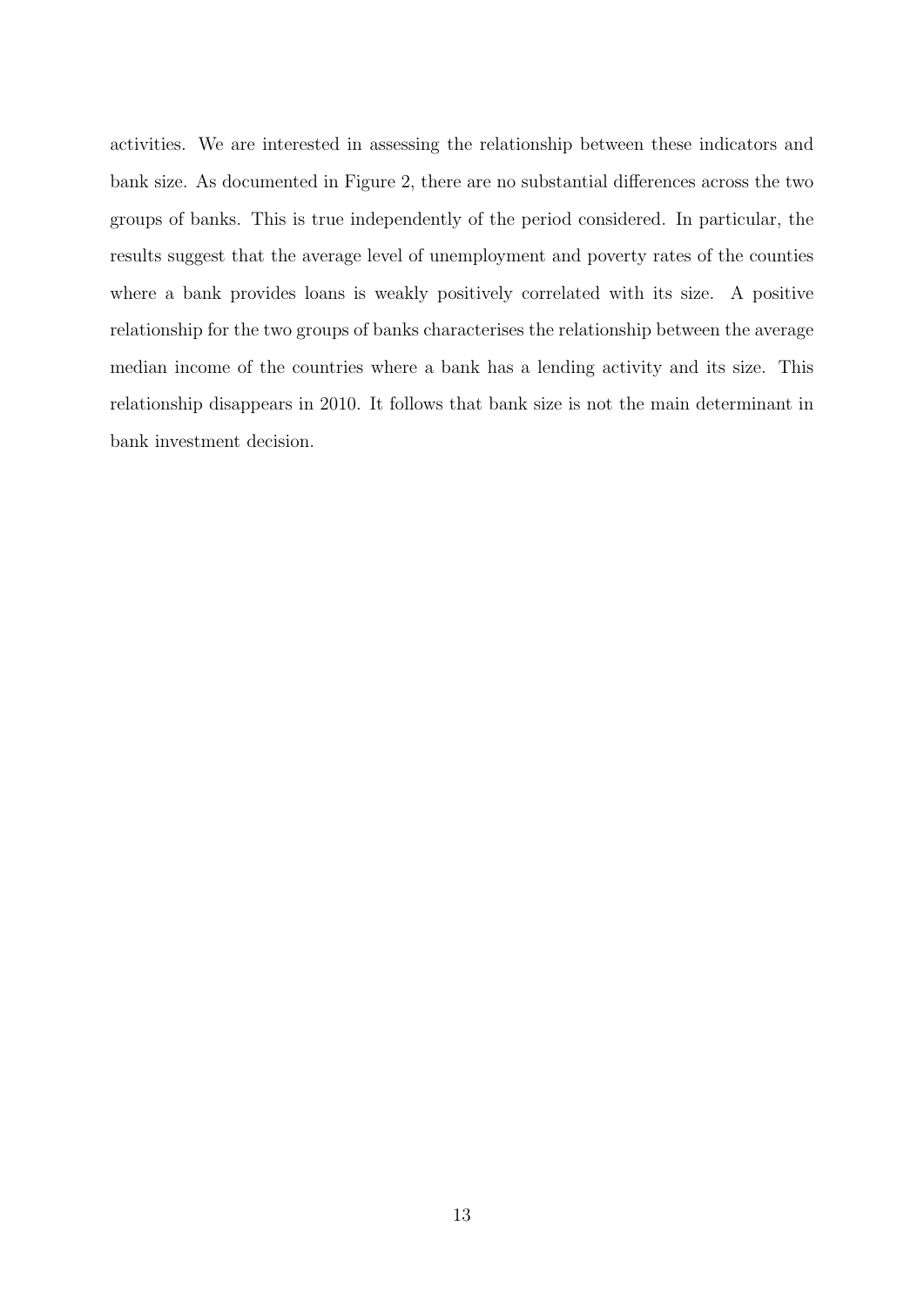Figure 2: Scatter plot of average level of different socio-economic indicators of counties where banks provide loans and bank size



Notes: For TARP and NO TARP banks we report the scatter plot between average values of unemployment rate, poverty rate, average median income of counties where a bank provides loans and its size for the years 2005 and 2010. The solid and dashed lines refer to the fitted values for the TARP and NO TARP groups.

### 4 Econometric Strategy

### 4.1 Specification

We estimate a panel regression based on the following specification:

$$
LOANS_{i,j,t} = \beta_1 TAR_{i,t} + \beta_2 TARP \times SIZE_{i,t} + \beta_3 TARP \times CAPRATIO_{i,t}
$$
  
+  $\beta_4 SIZE_{i,t} + \beta_5 NPL_{i,t} + \beta_6 TOTLOANS_{i,t} + \beta_7 RELOANS_{i,t}$   
+  $\beta_8 CAPRATIO_{i,t} + \beta_9 NOCORE.PA_{i,t} + \beta_{10} TOT UNCOMM_{i,t}$   
+  $\alpha_{i,j} + \delta_t + \xi_{i,j,t}$  (2)

The dependent variable is total small business loan origination by bank  $i$  in county  $j$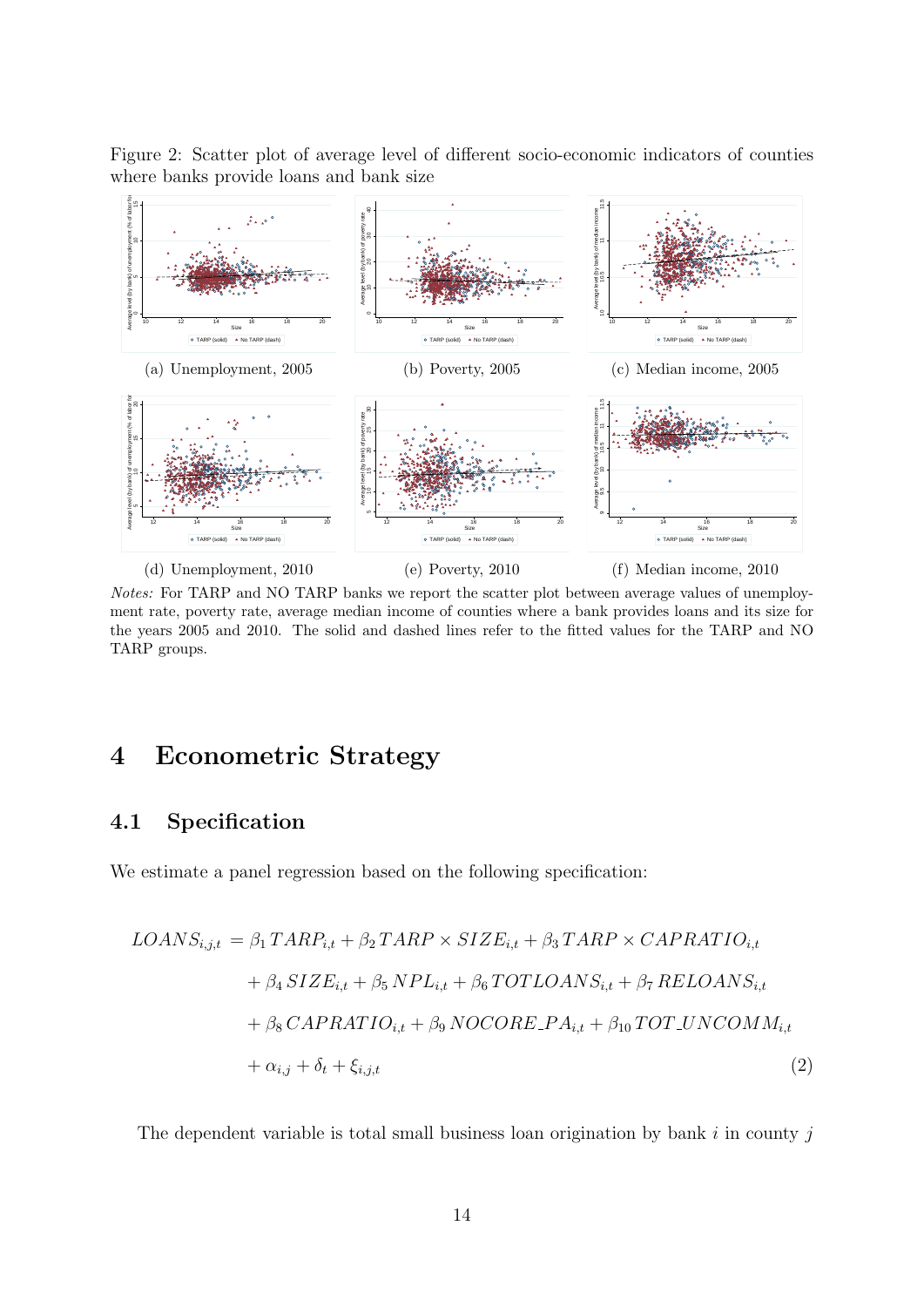during year t. We include bank-county<sup>7</sup> and year fixed effects ( $\alpha_{i,j}$  and  $\delta_t$ , respectively). The inclusion of SIZE has the aim to control for the size of the bank in the lending activity: larger banks could provide more loans because of their size. NPL captures potential pressures on bank lending activity due to non-performing loans. TOT LOANS captures the overall loan activity of the bank. RELOANS controls for bank exposure in the real estate market. CAPRATIO is added to measure the potential impact of bank soundness on bank loan provision. Finally,  $TOT$   $UNCOMM$  and  $NOCORE$   $PA$  capture, the potential liquidity risk, and the effect of the bank's financing sources (in particular for wholesale funding) on the dependent variable. The inclusion of this set of variables is in line with previous contributions in the same field (see Gozzi and Goetz, 2010). The effect of the TARP program on small business loan originations is captured by  $TARP$ , which takes value one from the moment the bank benefits from the TARP program and zero otherwise. In the main specification, we also include two interaction variables. Firstly, the interaction of TARP with  $SIZE$  captures a size effect as documented by Li (2011): mostly small banks participated in TARP (with the exception of the nine banks that were forced to participate, which we exclude, as described earlier). Secondly, the TARP interaction with  $CAPRATIO$  controls for the capitalisation effect: less well capitalised banks might use TARP funds to increase their capital buffer instead of providing loans. In all estimations we cluster standard errors per bank.

### 4.2 Selection

TARP participation is not random: banks first decide to apply for TARP and are then evaluated by the US Treasury for eligibility. As Taliaferro (2009) points out, the Treasury rejected less than 16% of the institutions that applied for TARP. The main issue about selection thus concerns the bank's decision to participate in TARP.

To identify a causal relation between TARP participation and loan origination we use the ownership structure of a bank and in particular whether a bank is part of a bank

<sup>7</sup>We also estimate the model by employing bank and county fixed effects separately. The main results do not change and are available upon request.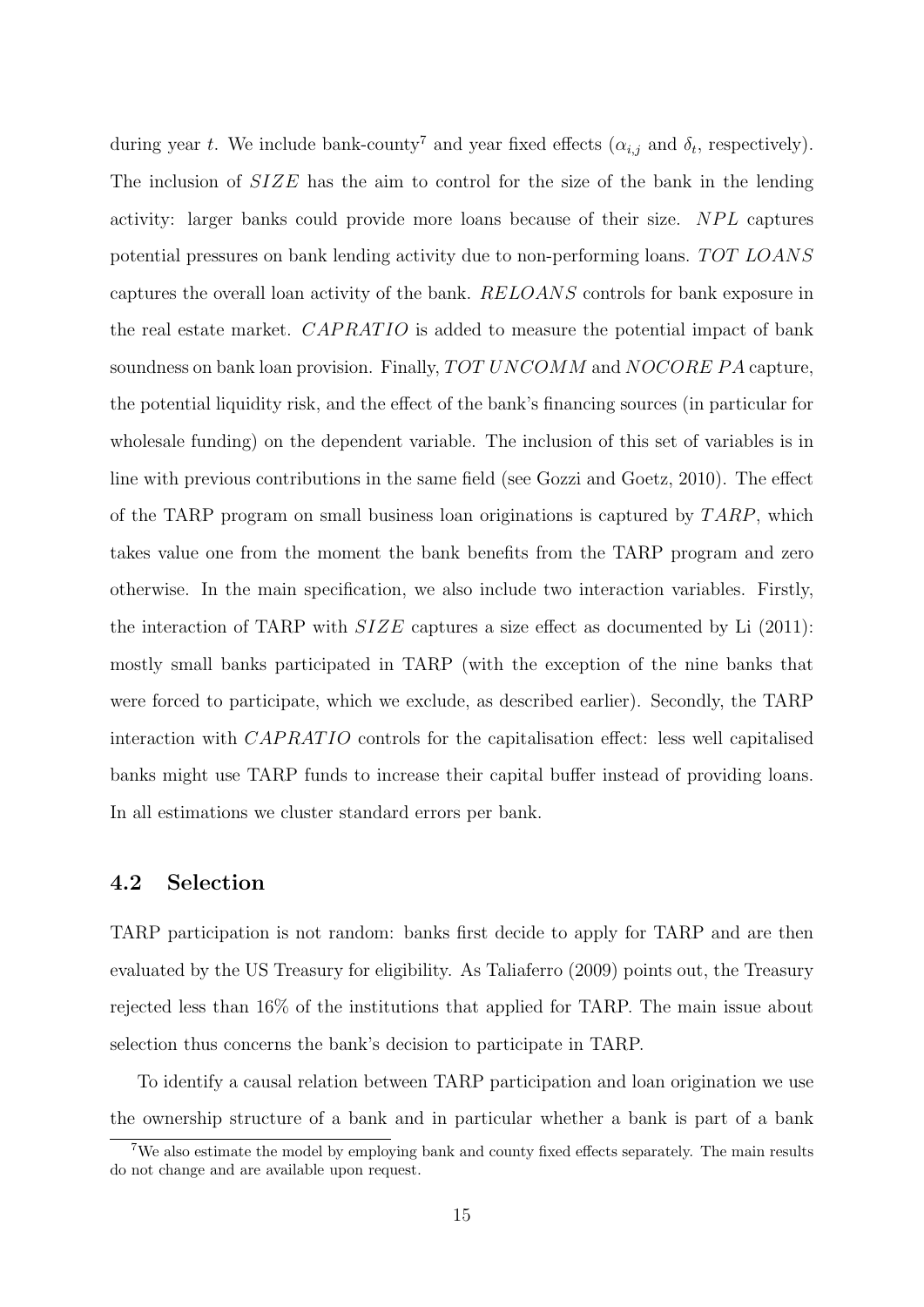holding company (BHC). In our sample, there are three different cases: BHCs controlling more than one bank; BHCs with a unique bank; and banks not controlled by a BHC. The aim is to create a group of TARP banks which is not prone to the selection issue.

As described above, TARP was a direct equity infusion for the bank by the US treasury. A major driver for participation in TARP was financial distress, which can be measured by low capital ratios. When considering participation in TARP of BHCs, the main assumption behind our top-down perspective is that a BHC's decision to participate in TARP relies not on the overall financial strength of all controlled banks, but on the banks in financial distress (that is, on banks with low capital ratios). Therefore, to banks within a BHC with high capital ratios, TARP participation can be considered as exogenous. In other words, banks with high capital ratios, if not belonging to a BHC controlling banks with low capital ratios, would not need extra financial support through rescue programs such as TARP. In sum, to create the exogenous TARP banks group, we proceed as follows. Using 2007 data, we compute the average Tier 1 capital ratio for each BHC. A bank is included in the exogenous TARP banks group if it belongs to a BHC that received TARP funds, and if it has a Tier 1 capital ratio higher than the BHC average.

We then proceed to choose a comparable control group. Since our TARP group consists only of banks owned by a BHC, we restrict the control group to NO TARP banks with a BHC.<sup>8</sup> In a first step, we choose all NO TARP banks that are part of a BHC. Since our TARP group only features banks with relatively high capital ratios, we further restrict the control group to NO TARP banks that have comparable levels of CAPRATIO. Technically, we use propensity score matching on CAPRATIO to select the nearest neighbour for each included TARP bank.

<sup>8</sup>We run the baseline regressions also for the entire sample and find that our results hold.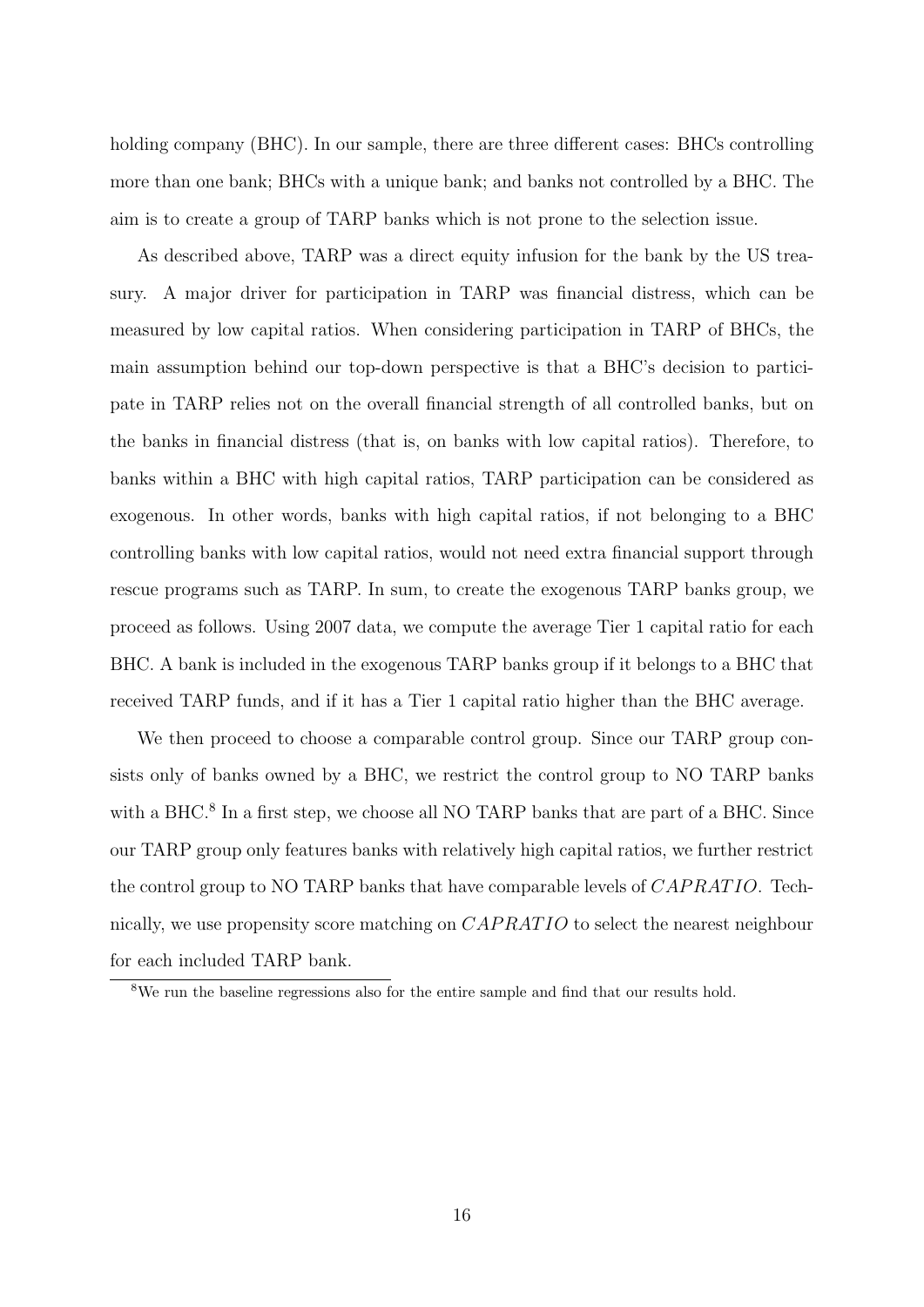### 5 Hypotheses and Results

### 5.1 TARP effect on bank loans

Equation (2) allows us to test the hypothesis as to whether the TARP program has an impact on loan provision. Specifically, our hypothesis is that:

H1: Banks that benefited from the TARP program provide more loans than the other banks.

The results reported in columns  $(1)$  and  $(2)$  of Table 3 confirm H1. In particular, as shown in column (1), the TARP program increases bank small business loan originations by 19%. In column (2) we add the interaction terms  $TARP \times SIZE$  and  $TARP \times$ CAPRATIO. When computing the marginal effect of the TARP program we measure SIZE and CAPRATIO at the average values of the TARP banks for the period between 2007 and 2010. Although the marginal effect of TARP for the average bank is statistically not significant, column (2) highlights that the TARP effect depends on a bank's Size and on the Capital Ratio. In particular, banks with already high capital ratios increase loan origination more when benefiting from TARP. From this first analysis we can conclude that the TARP program met its goal to help banks in financing small businesses and households. The results can be justified by using a simple banking model<sup>9</sup>, where banks have capital ratios targets to meet in each period. If a bank incurs losses (possibly due to loan write-downs), its equity is lowered and the bank has to act to re-establish the desired capital ratio. It can either increase equity or cut the asset side. Peek and Rosengren (1995) show that, above all during a crisis, the first possibility is more expensive. Therefore, the easiest thing to do is to reduce the asset side. If banks are provided with new equity, they can increase the capital ratio without cutting credit. According to our results, this is exactly what the TARP program did.

<sup>&</sup>lt;sup>9</sup>See for instance Shrieves and Dahl (1992), Jacques and Nigro (1997), Aggarwal and Jacques (2001), Jokipii and Milne (2011).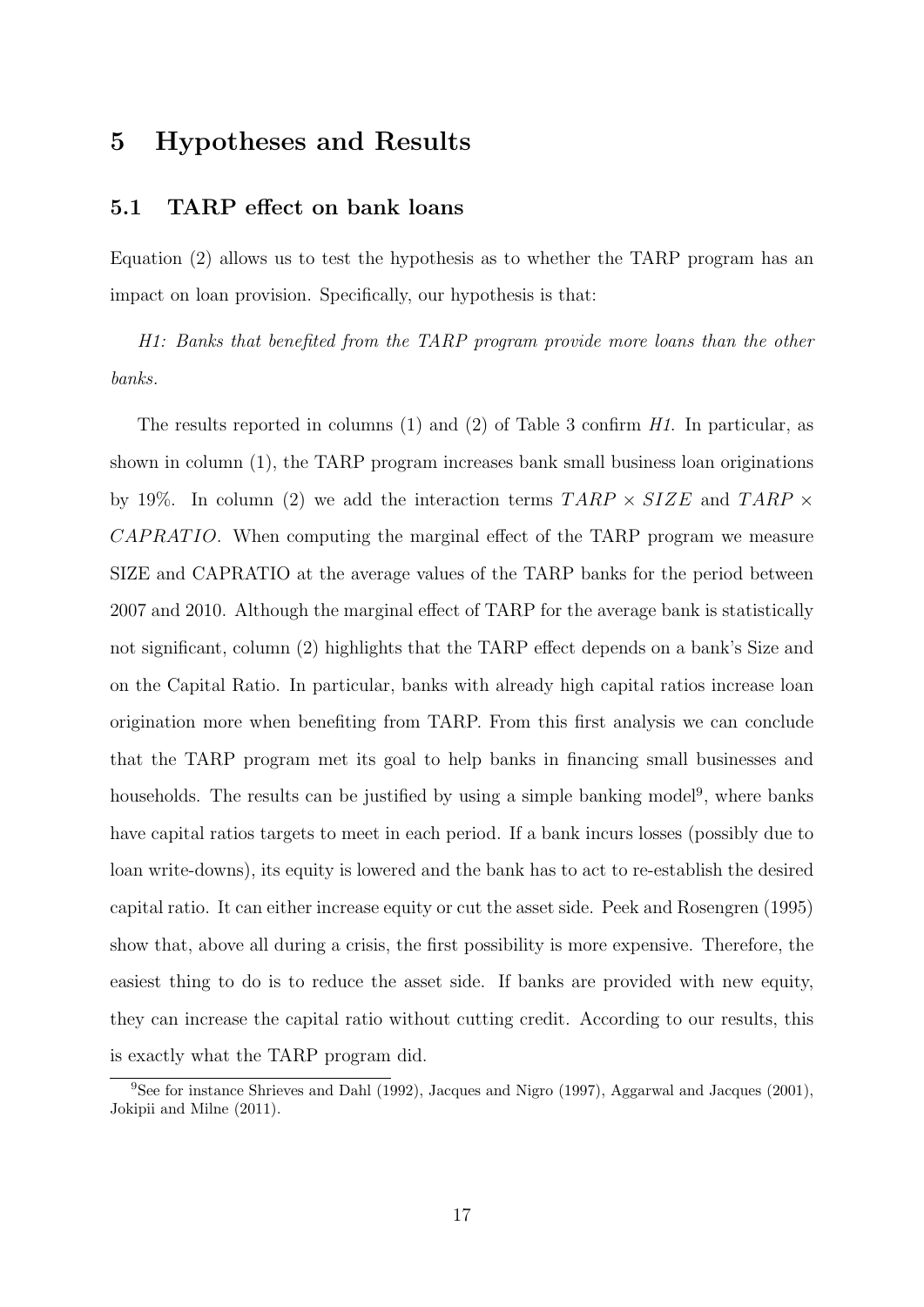#### 5.2 Disentangling the demand side effect

Until now we control for the demand side effect only through county dummy variables. Since we have socio-economic information on a county level, we are able to focus on the effect of specific characteristics at the county level. We add variables to Equation (2):  $POVERTY$ ,  $UNEMPLOYMENT$  and the interactions with the TARP program dummy variable:  $TARP \times POV$  and  $TARP \times UNEMP$ . The two socio-economic variables might be correlated, as for example an extensive period of high unemployment in a county leads to higher poverty rates. However, we claim that the two variables capture different issues: POVERTY captures chronic economic problems, while  $UNEM PLOYMENT$  is more related to temporary economic frictions. To support our claim, we calculate for each county the standard deviation over time of the two variables and then calculate the average values over all counties. We find that unemployment shows higher variability than poverty (.98 versus .74), confirming our intuition that unemployment captures higher frequency issues.

Our second hypothesis takes the following form:

H2: TARP program is effective if a county has temporary economic troubles, while it is not effective in counties with permanent economic issues.

The idea behind  $H2$  is that in case of negative shocks hitting the economy, firms reduce the number of employees or are forced to close. This leads to an increase in unemployment, captured by the  $UNEMPLOYMENT$  indicator. In this circumstance, TARP is effective, because it can provide banks with additional credit that can be employed to keep on financing productivity activities. On the other hand, high poverty reflects more persistent characteristics of a county, which are unlikely to change in case of an external financial support. In this context, even if banks benefit from the TARP program, and therefore potentially have additional resources to invest, they do not find any type of demand for loans. It follows that, in this context, the TARP program is not effective. The findings reported in Table 5 confirm our intuitions: unemployment and poverty negatively impact the pro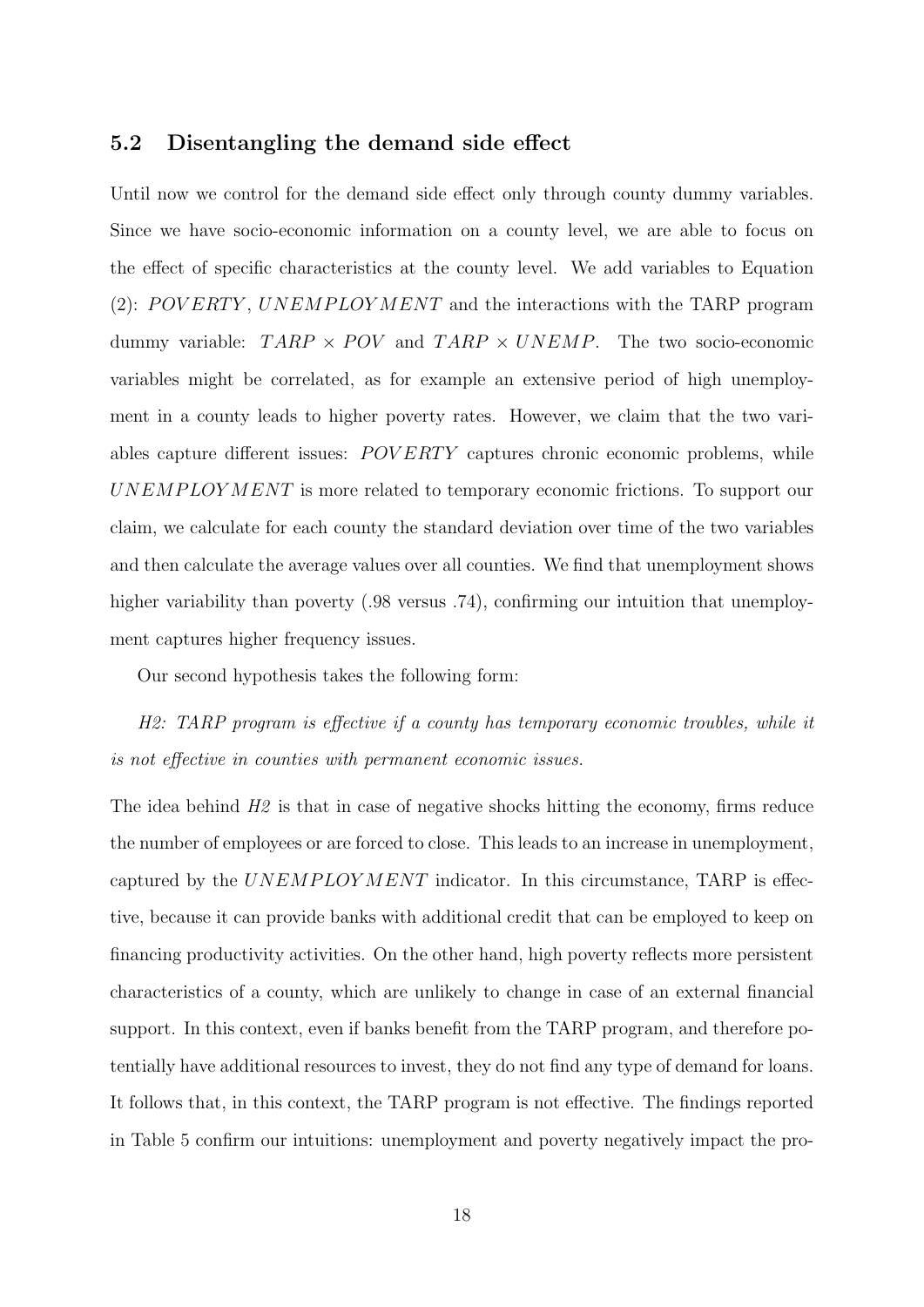vision of new loans. Moreover, the positive coefficients of  $TARP \times UNEMPLOYMENT$ highlight the TARP increase loan origination in counties with temporary economic problems (high unemployment). Instead, the negative coefficients on  $TARP \times POVERTY$ show that the program is useless in counties that suffer from more persistent economic issues (high poverty). When computing the total effect of the TARP program for the average TARP bank and the average county, we find that TARP still has a positive and statistically significant effect on loan origination for LOANS 0 and LOANS 1.

### 6 Robustness

#### 6.1 Loan size

As described in Section 3, the CRA data set provides data about loans distinguishing by small, medium and large loans. We test our hypotheses by using LOANS 1, LOANS 2 and LOANS 3 as dependent variables separately. As reported in Table 3 (columns (3)–(8)), the result for TARP effectiveness is different for different loan sizes, but does qualitatively not change much.

### 6.2 Loan provision

As documented in subsection 3.3 TARP banks provide more loans than the other banks independently from the period analysed. It could be that the results obtained are not related to the TARP program but they can be ascribed to this feature of the TARP banks. To control for this potential issue, we adopt two alternative strategies.

#### 6.2.1 Placebo experiment

The first strategy consists in running a "placebo" experiment. More precisely, we consider the sample period from 2001 to 2007, prior to the crisis and the policy action. We still distinguish between TARP and NO TARP banks, but we fictionally assume that TARP participation took place four years earlier. Accordingly, a bank that participated in the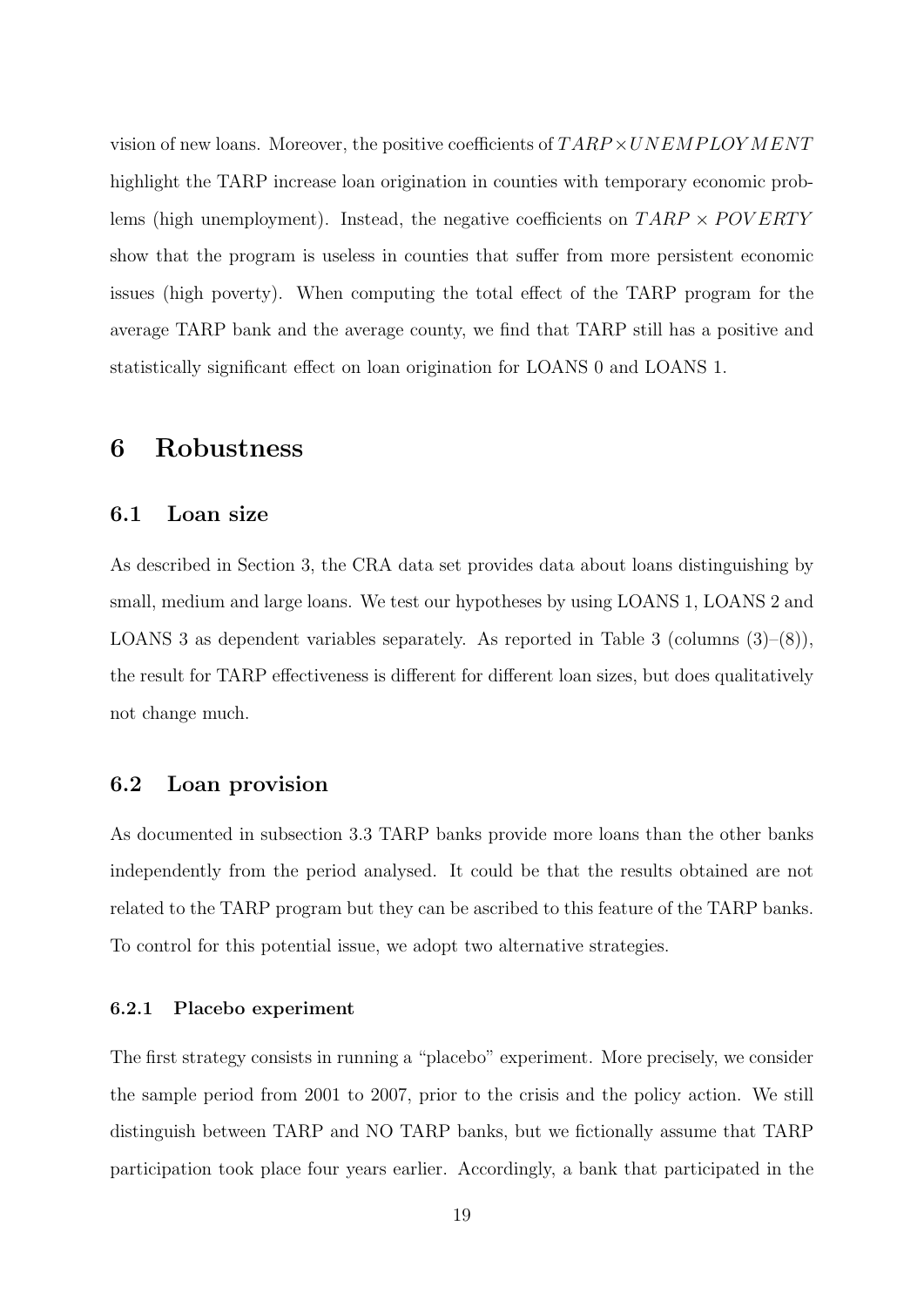true TARP program in 2009, participated in the placebo TARP program in 2005. We run the baseline regressions by using the placebo-sample. If our results are not driven by the fact that TARP banks per se provide more loans, we should find the TARP effect is statistically not significant. The results of the placebo experiment, reported in Table 7 confirm our intuition. In all the cases the TARP effect is always not significant. The only exception is column (1) when we do not include the interaction terms  $TARP \times SIZE$ and  $TARP \times CAPRATIO$ . In this case the marginal effect is negative, but statistically significant only at 10%. According to the results, we can safely claim that our results are not driven by the fact that TARP banks always provide more loans than the rest of the banks.

### 6.2.2 Matching

The second strategy adopted is based on propensity score matching. More precisely, we match TARP banks with the others based on their loan provision types measured in 2005. In this way, we consider only banks that ex-ante show similar features but the participation in the TARP program. In the matched sample there are 594 banks (TARP and NO TARP) and  $2744$  counties<sup>10</sup>. The results of the baseline regression estimated using the matched sample are reported in Table 7. The results show that the TARP effect is still positive and statistically significant for all loan types. These results, together with those referring to the placebo experiment, suggest that our results are driven by the TARP program and not by the loan provision features that distinguish the TARP banks form the others during the period analysed.

### 6.3 TARP amount

In the baseline analysis we do not control for the size of the financial support received by each bank in the context of the TARP program. Since most TARP funds have been provided to bank holding companies (BHC), we do not know exactly the amount

<sup>10</sup>The results of the average differences between TARP and NO TARP groups after the matching exercises are reported in Table 9 of the Appendix.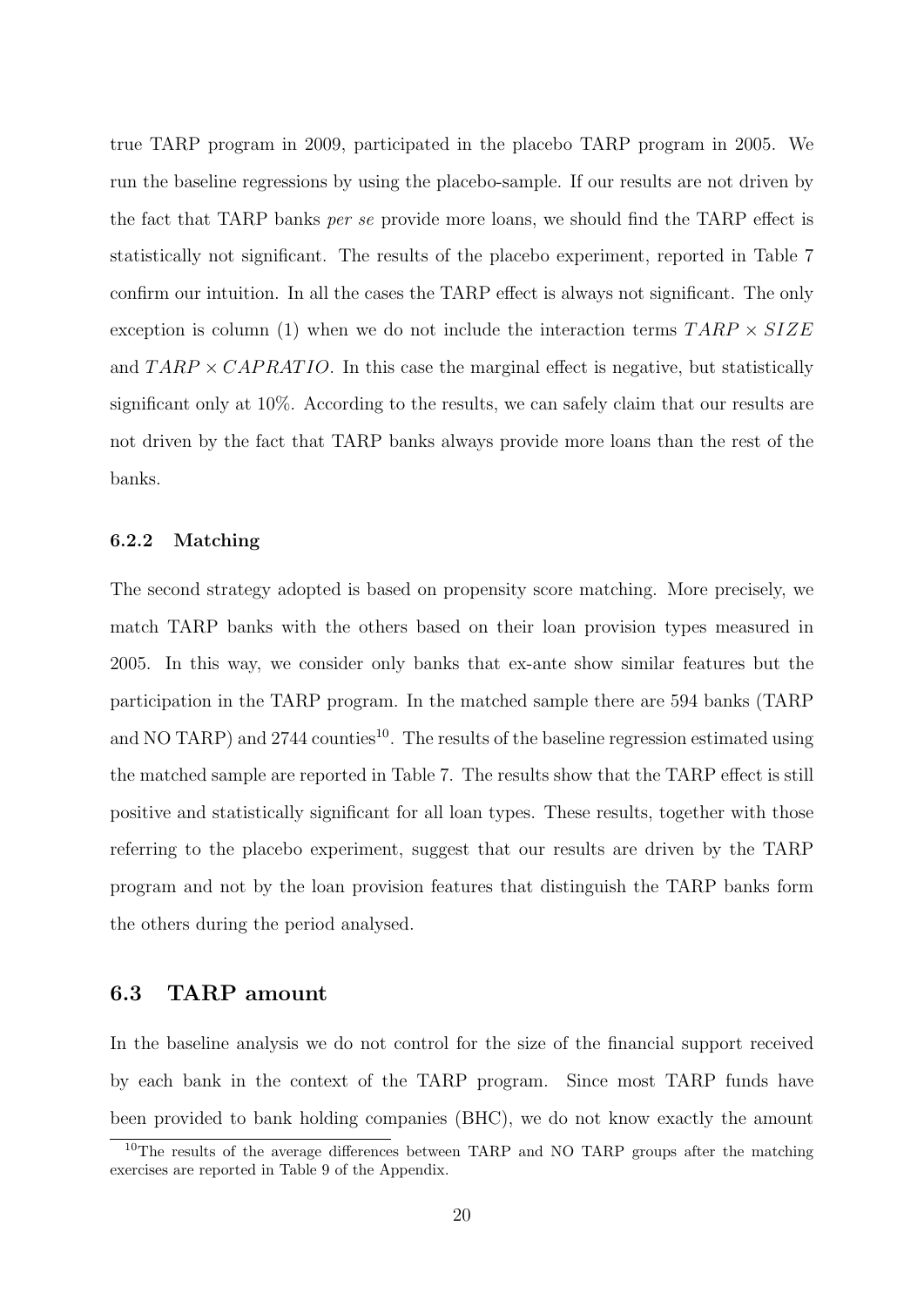received by each bank. We assume that each bank of a BHC receives TARP funds proportionally to its total assets over BHC total assets<sup>11</sup>. We call this new variable  $TARPAmount/TotalAssets, which is bank specific and time variant. We modify the$ baseline model by replacing the TARP dummy by the new variable. The results, reported in Table 8, show that a 1 percentage point increase in TARP leads to a 4 percent increase in total small business loan originations. It follows that the participation as well as the amount received play a crucial role in the loan provision process.

### 6.4 Discussion

In this contribution we focus on the effect of the TARP program, and in particular of the CPP program, on small business loan originations. Our analysis focuses on banks that provide loans to small business, as reported in the CRA. From a general point of view, our findings highlight that the TARP program did increase small business loan originations. TARP banks provide on average 19 percent more loans than the rest of the banks. From this perspective the US Treasury through the CPP program avoided a stronger contraction in bank loan activity.

Our results highlight that TARP was effective when banks were investing in counties that were not in an economically distressed situation, or in those counties that suffer from cyclical economic problems. TARP is not effective in cases where banks invest in counties with persistent economic problems. The policy implication that follows is that TARP-like programs are more effective to alleviate temporary distressed situations. In contrast, to solve or reduce chronic episodes of economic distress the policy maker should implement alternative measures, and not necessarily through the banking system.

<sup>&</sup>lt;sup>11</sup>This measure is potentially biased, since we only take into account subsidiaries of a BHC which are in our data set.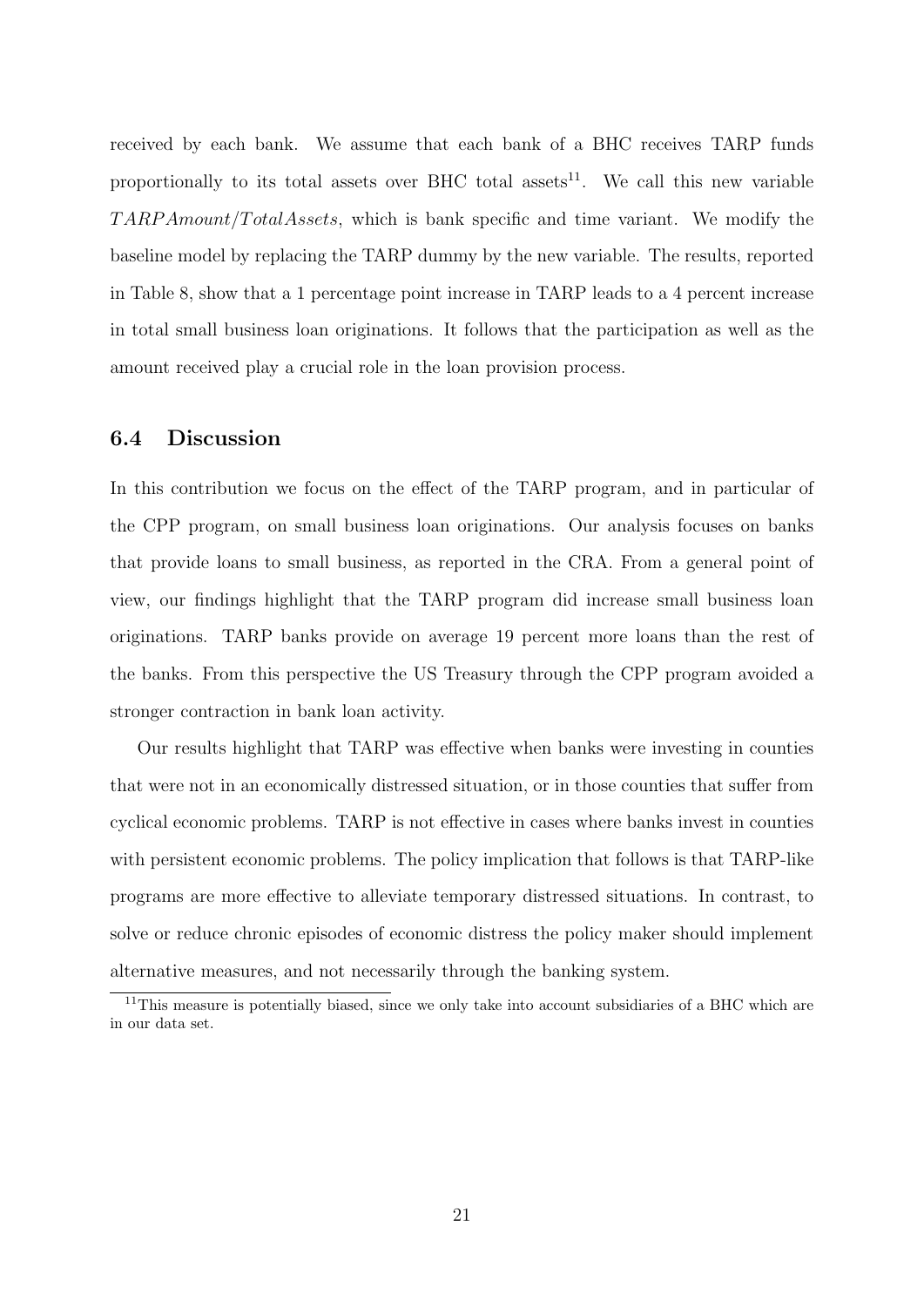### 7 Conclusion

According to a report by the US Small Business Administration (Kobe, 2012), in 2008 Small Businesses (businesses with less than 500 employees) account for 46 percent of total non-farm GDP and about 50 percent in total non-farm employment. Moreover, as claimed by Berger and Udell (2002) "Small firms are [...] vulnerable because of their dependence on financial institutions for external funding. These firms simply do not have access to public capital markets." This is confirmed from data collected by the The Federal Reserve Board (2003), where 87 percent of small firms report that their lender is a bank. From the above figures it is clear that sustaining small businesses is a national issue and is crucial for the entire US economy. During the last financial crisis, the US Treasury launched the Capital Purchase Program (CPP) in the framework of the Troubled Asset Relief Program (TARP) to help banks in their lending activity to support small businesses and households. Contrasting opinions characterise the debate about TARP. We assessed whether TARP through CPP achieved the goal of helping banks in sustaining loan activity to small businesses. We used a unique data set obtained by merging information from bank balance sheets (Call Reports, Fed of Chicago), TARP participation (US Treasury) and small business loan originations (Federal Financial Institutions Examination Council, FFIEC). We consider an annual data set from 2005 to 2010 with observations for each bank-county pair. Using a panel data approach (bank-county fixed effects, standard errors clustered by banks), our results highlight that TARP banks provide on average 19% higher small business loan originations than other banks. Poverty and unemployment are detrimental for loan provision. In particular, TARP is still effective in counties affected by unemployment issues, while this is not the case if the bank that participated in TARP is located in counties suffering from poverty issues. When computing the total TARP effect we find that the results are not driven by a demand side effect. Several robustness checks confirm the main results. In particular, TARP-like programs may suffer from selection bias, because the participation in the program is not random. Our identification strategy is based on the BHC structure to construct an exogenous TARP banks group. The results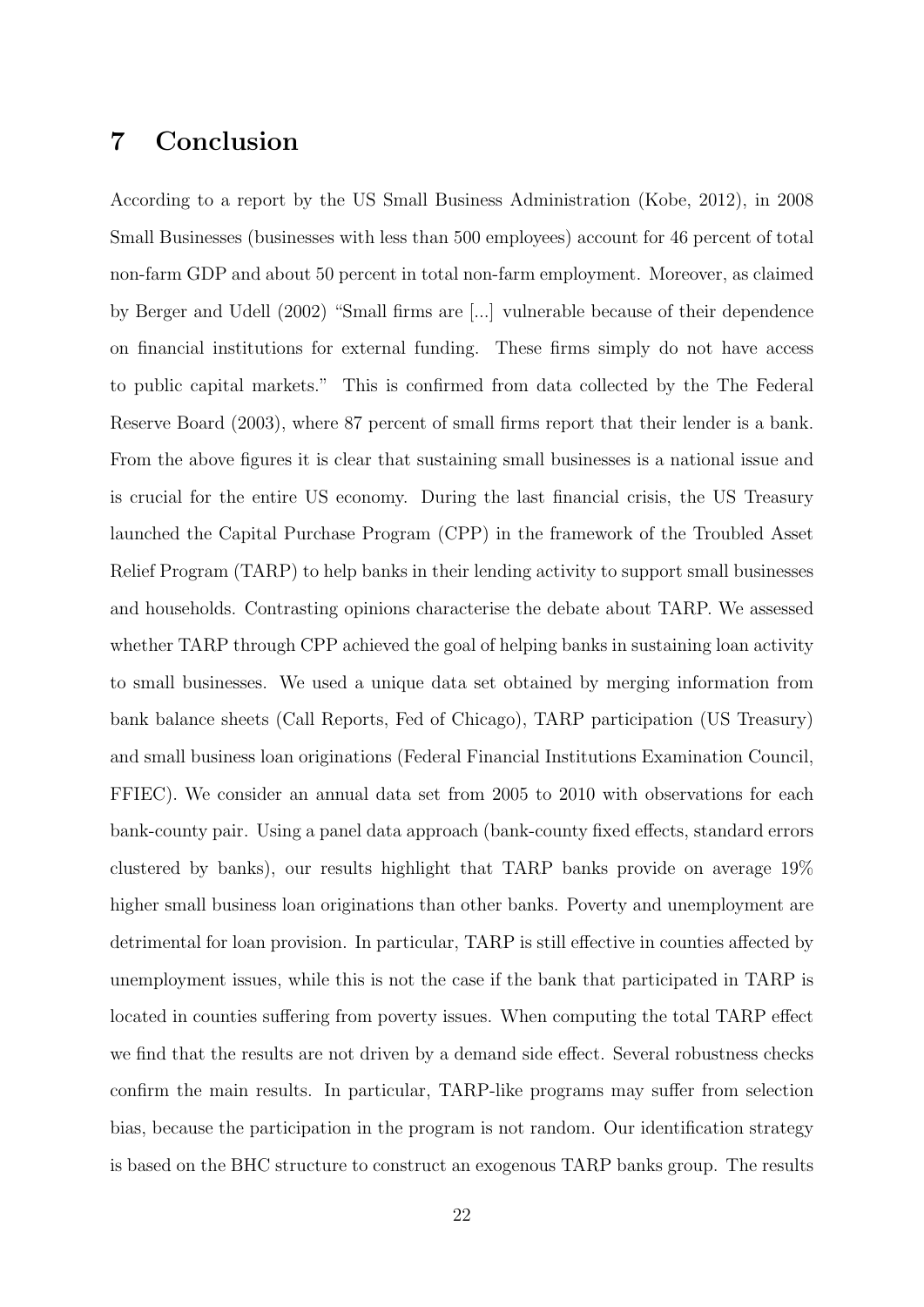show that the main findings are robust to the selection issue. Our results shed light on the effectiveness of the TARP program on a specific group of banks, those that provide loans to small businesses. The findings show that TARP was effective, but at the same time we provide evidence that local conditions play a role. In particular, we show that TARP is longer effective in counties suffering from high poverty.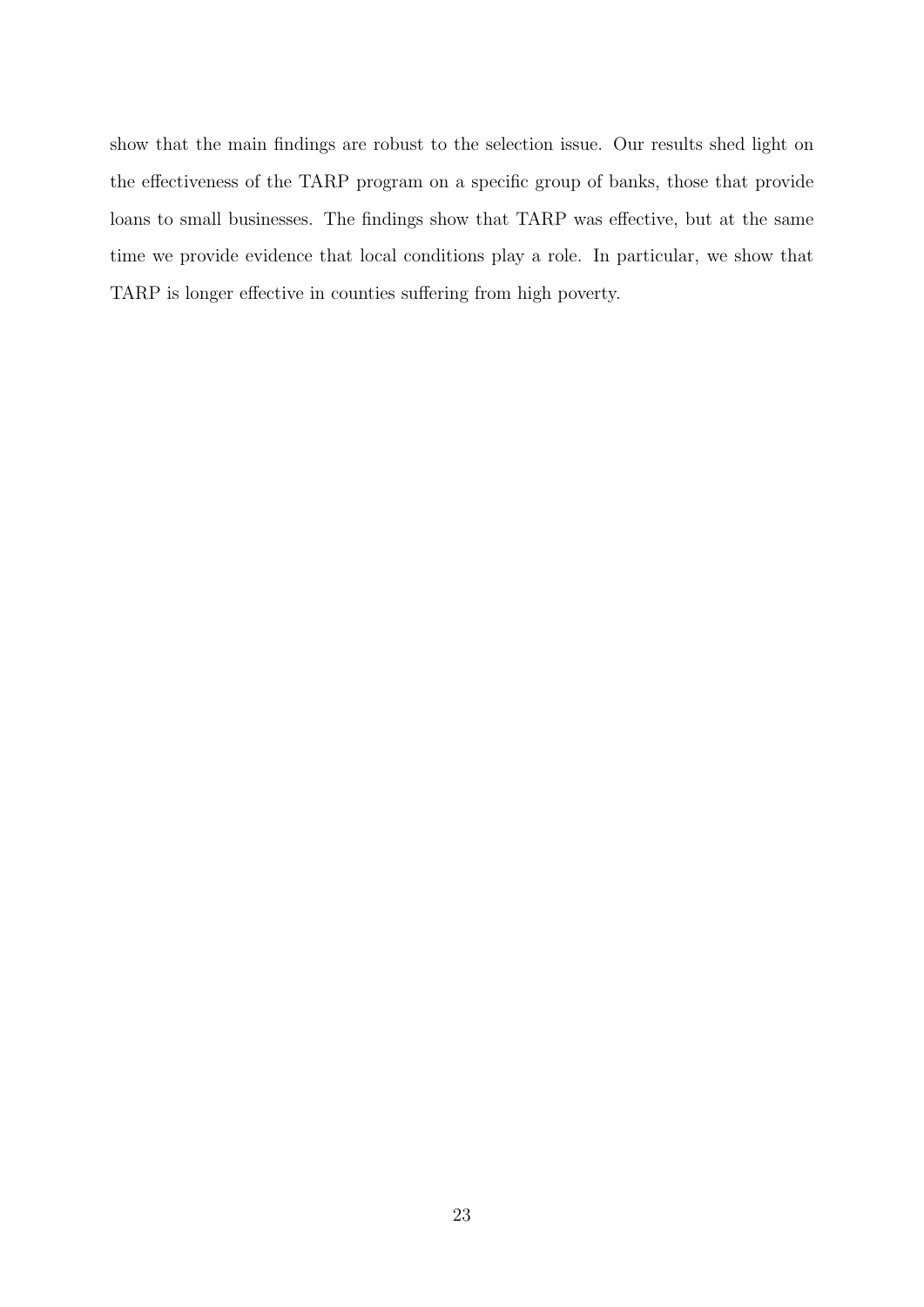### References

- Aggarwal, R. and Jacques, K. T. (2001). The impact of FDICIA and prompt corrective action on bank capital and risk: Estimates using a simultaneous equations model. Journal of Banking & Finance, 25(6):1139–1160.
- Bayazitova, D. and Shivdasani, A. (2012). Assessing tarp. Review of Financial Studies, 25(2):377–407.
- Berger, A. N. and Udell, G. F. (2002). Small business credit availability and relationship lending: The importance of bank organisational structure. The Economic Journal, 112(477):F32–F53.
- Black, L. K. and Hazelwood, L. N. (2012). The effect of TARP on bank risk-taking. Journal of Financial Stability.
- Chamley, C. P. (2004). Rational Herds: Economic models of social learning. Cambridge University Press.
- Duchin, R. and Sosyura, D. (2012). The politics of government investment. *Journal of* Financial Economics, 106(1):24–48.
- Gozzi, J. C. and Goetz, M. (2010). Liquidity shocks, local banks, and economic activity: Evidence from the 2007–2009 crisis.
- Jacques, K. and Nigro, P. (1997). Risk-based capital, portfolio risk, and bank capital: A simultaneous equations approach. Journal of Economics and Business, 49(6):533–547.
- Jokipii, T. and Milne, A. (2011). Bank capital buffer and risk adjustment decisions. Journal of Financial Stability, 7(3):165–178.
- Kobe, K. (2012). Small business GDP: Update 2002–2010. Technical report, U.S. Small Business Administration.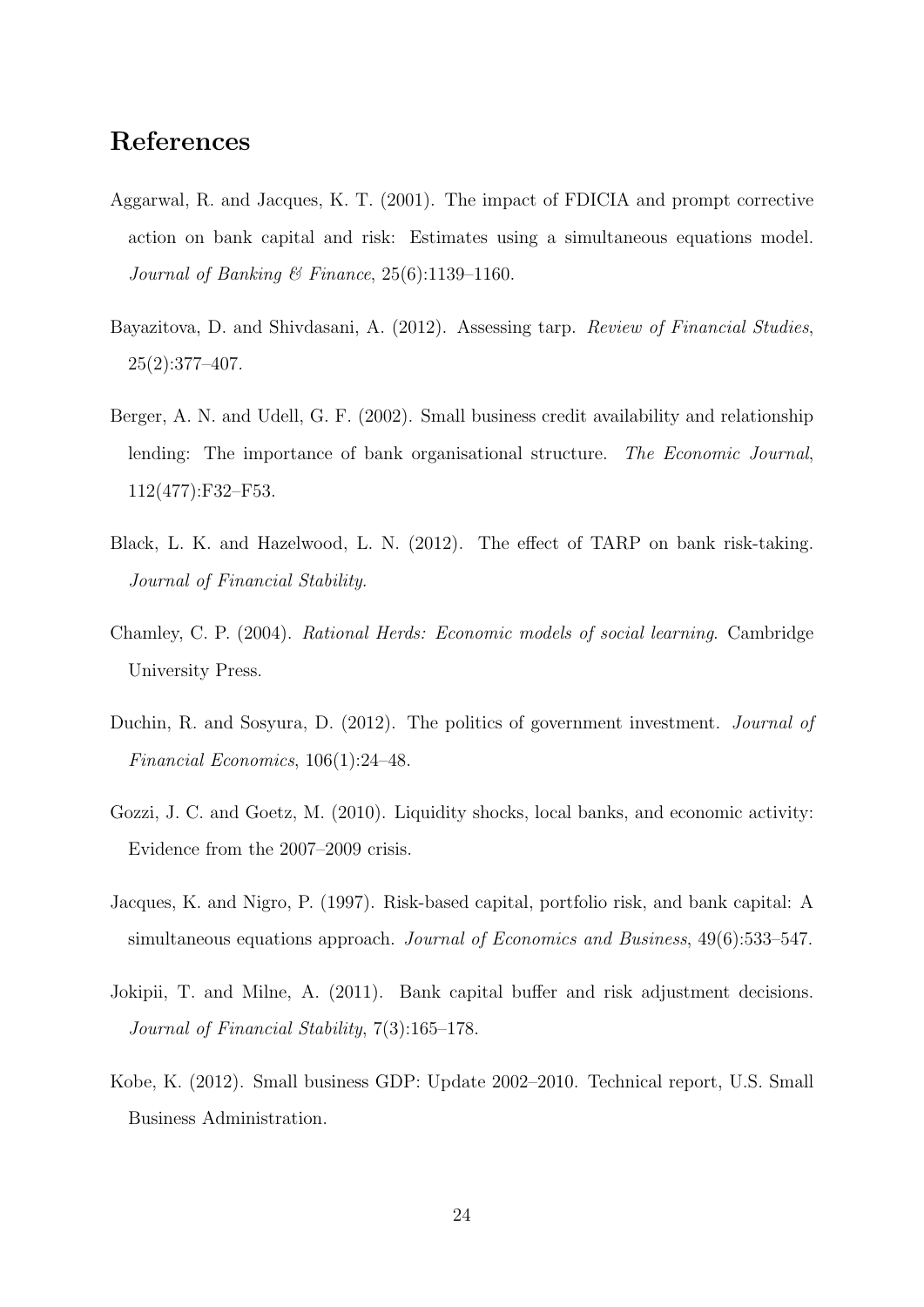- Li, L. (2011). TARP funds distribution and bank loan supply. Technical report, Boston College.
- Ng, J., Vasvari, F., and Wittenberg Moerman, R. (2011). The impact of TARP's capital purchase program on the stock market valuation of participating banks. Chicago Booth Research Paper, (10-10).
- Peek, J. and Rosengren, E. (1995). The capital crunch: neither a borrower nor a lender be. Journal of Money, Credit and Banking, 27(3):625–638.
- Shrieves, R. E. and Dahl, D. (1992). The relationship between risk and capital in commercial banks. Journal of Banking & Finance,  $16(2):439-457$ .
- Taliaferro, R. (2009). How do banks use bailout money? optimal capital structure, new equity, and the TARP. Technical report, Harvard Business School, Finance Unit.
- The Federal Reserve Board (2003). 2003 survey of small business finances.
- Veronesi, P. and Zingales, L. (2010). Paulson's gift. Journal of Financial Economics, 97(3):339–368.
- Wilson, L. and Wu, Y. W. (2012). Escaping tarp. Journal of Financial Stability, 8(1):32– 42.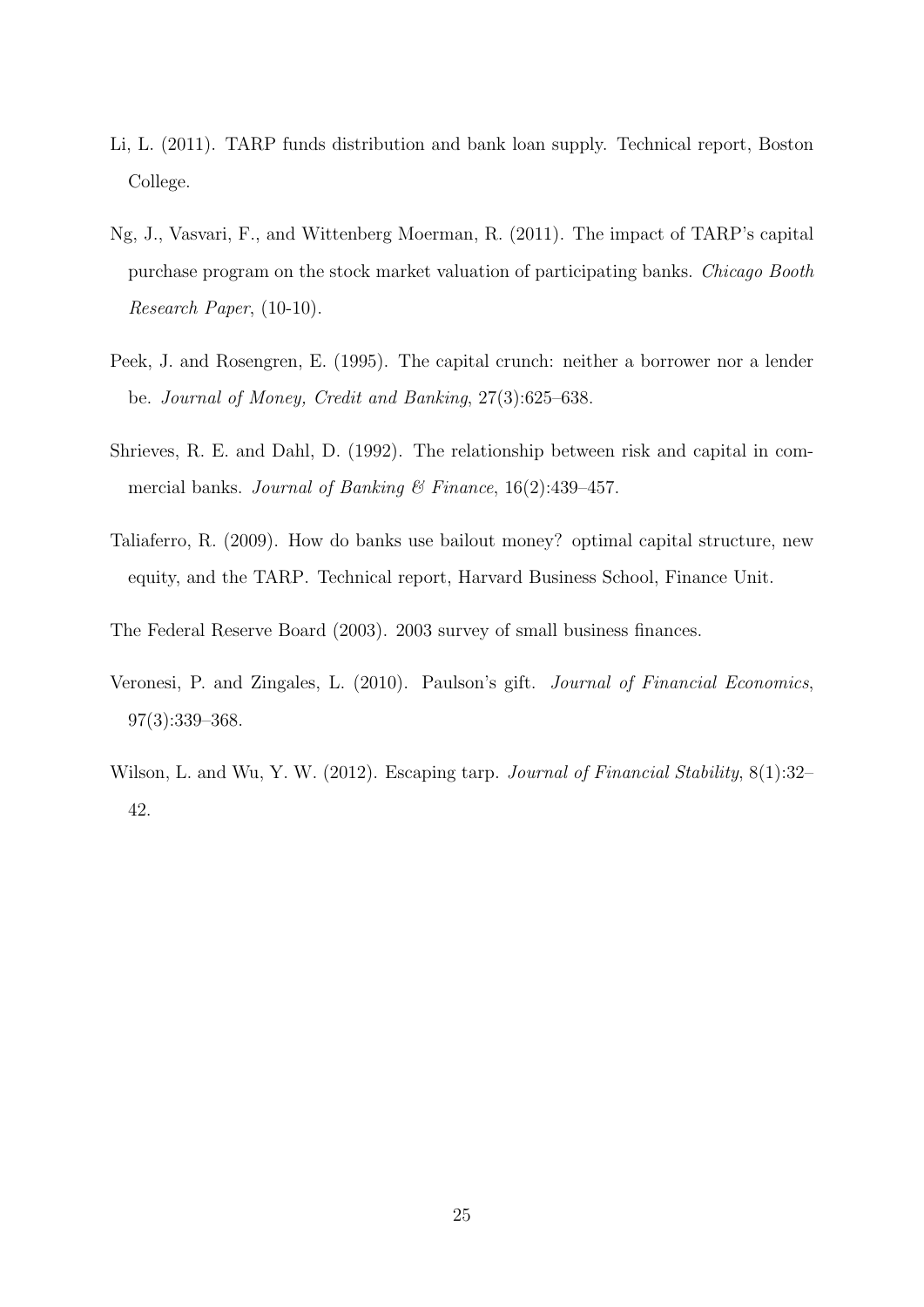# Appendices

### A Tables

| Variable           | mean  | sd    | p10              | p50   | p90   |
|--------------------|-------|-------|------------------|-------|-------|
| <b>LOANS 0</b>     | 8.236 | 1.866 | 5.787            | 8.375 | 10.52 |
| <b>LOANS 1</b>     | 6.587 | 2.053 | 4.234            | 6.836 | 8.843 |
| <b>LOANS 2</b>     | 6.112 | 2.856 | $\left( \right)$ | 6.815 | 8.925 |
| <b>LOANS 3</b>     | 6.763 | 3.384 | $\left( \right)$ | 7.717 | 10.01 |
| <b>CAPRATIO</b>    | 8.817 | 2.578 | 6.710            | 8.365 | 11.20 |
| <b>SIZE</b>        | 14.17 | 1.381 | 12.81            | 13.92 | 16.05 |
| TOTAL UNCOMM       | .201  | .283  | .0775            | .167  | .299  |
| NO CORE PA         | .255  | .127  | .114             | .242  | .410  |
| <b>TOTAL LOANS</b> | .641  | .137  | .467             | .667  | .789  |
| <b>RELOANS</b>     | .733  | .168  | .511             | .757  | .925  |
| <b>NPL</b>         | .0132 | .0122 | .00230           | .0104 | .0267 |

Table 1: Descriptive Statistics

Notes: The descriptive statistics referring the different types of loans are bank-county based. The rest of the descriptive statistics refer to the bank level. The results refer to 2005. At bank-county level there are 10047 observations, 794 banks and 2634 counties. At bank level there are 794 observations that correspond also to the number of banks.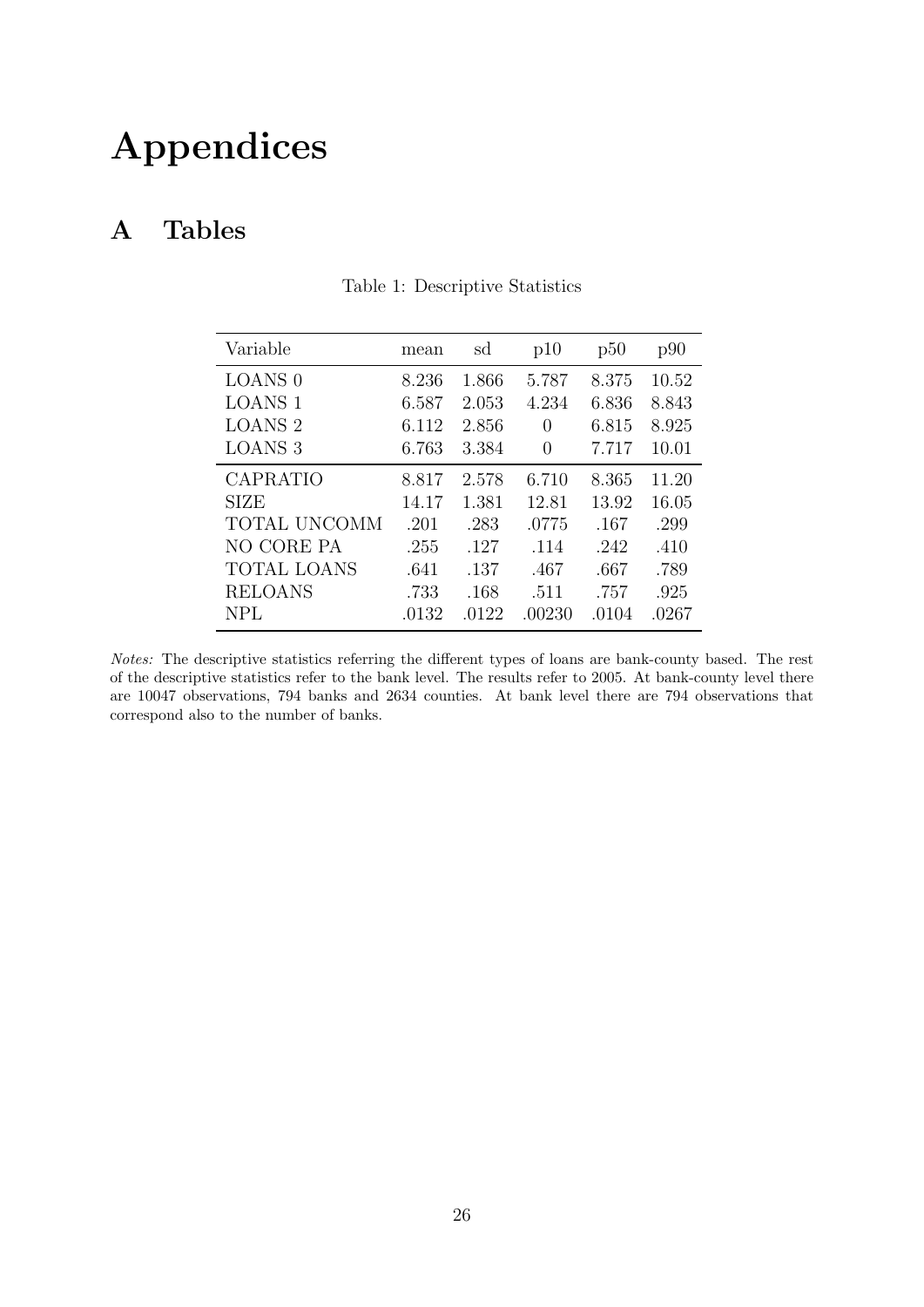|                    |               | <b>TARP</b>                            |                   | <b>NO TARP</b>     | Diff.             |              |
|--------------------|---------------|----------------------------------------|-------------------|--------------------|-------------------|--------------|
|                    | After         | $\alpha + \beta_1 + \beta_2 + \beta_3$ |                   | $\alpha + \beta_1$ | $\beta_2+\beta_3$ |              |
|                    | <b>Before</b> | $\alpha+\beta_2$                       |                   | $\alpha$           | $\beta_2$         |              |
|                    | Diff.         | $\beta_1+\beta_3$                      |                   | $\beta_1$          | $\beta_3$         |              |
| Variable           |               | <b>Before</b>                          | After             | No TARP            | <b>TARP</b>       | Diff in Diff |
|                    |               | $\beta_2$                              | $\beta_2+\beta_3$ | $\beta_1$          | $\beta_1+\beta_3$ | $\beta_3$    |
| <b>LOANS 0</b>     |               | $0.224***$                             | $0.468***$        | $-0.700***$        | $-0.456***$       | $0.245***$   |
|                    |               | (0.037)                                | (0.039)           | (0.040)            | (0.036)           | (0.054)      |
| <b>LOANS 1</b>     |               | $0.084**$                              | $0.241***$        | $-0.718***$        | $-0.562***$       | $0.156***$   |
|                    |               | (0.041)                                | (0.042)           | (0.044)            | (0.039)           | (0.058)      |
| <b>LOANS 2</b>     |               | $0.323***$                             | $0.684***$        | $-0.991***$        | $-0.629***$       | $0.362***$   |
|                    |               | (0.057)                                | (0.062)           | (0.062)            | (0.056)           | (0.084)      |
| <b>LOANS 3</b>     |               | $0.504***$                             | $0.815***$        | $-0.910***$        | $-0.600***$       | $0.310***$   |
|                    |               | (0.067)                                | (0.072)           | (0.073)            | (0.066)           | (0.098)      |
| CAPRATIO           |               | $-0.456***$                            | $0.238***$        | $0.696***$         | $1.390***$        | $0.694***$   |
|                    |               | (0.031)                                | (0.039)           | (0.040)            | (0.029)           | (0.050)      |
| <b>SIZE</b>        |               | $1.256***$                             | 1.497***          | $-0.159***$        | $0.082**$         | $0.241***$   |
|                    |               | (0.040)                                | (0.037)           | (0.039)            | (0.038)           | (0.054)      |
| TOTAL UNCOMM       |               | $0.070***$                             | $0.055***$        | $-0.055***$        | $-0.070***$       | $-0.015***$  |
|                    |               | (0.003)                                | (0.002)           | (0.003)            | (0.002)           | (0.004)      |
| NO CORE PA         |               | $-0.011***$                            | $-0.024***$       | $-0.042***$        | $-0.055***$       | $-0.013***$  |
|                    |               | (0.003)                                | (0.002)           | (0.003)            | (0.002)           | (0.003)      |
| <b>TOTAL LOANS</b> |               | $0.015***$                             | $0.018***$        | $-0.011***$        | $-0.008***$       | 0.003        |
|                    |               | (0.002)                                | (0.002)           | (0.003)            | (0.002)           | (0.003)      |
| <b>RELOANS</b>     |               | $-0.053***$                            | $-0.035***$       | $0.014***$         | $0.032***$        | $0.018***$   |
|                    |               | (0.003)                                | (0.003)           | (0.003)            | (0.003)           | (0.004)      |
| <b>NPL</b>         |               | $0.000*$                               | $0.007***$        | $0.039***$         | $0.046***$        | $0.007***$   |
|                    |               | (0.000)                                | (0.001)           | (0.001)            | (0.000)           | (0.001)      |

Table 2: Averages diff in diff (Unconditional)

Notes: \*\*\*, \*\*, \* represent significance at the 1, 5, 10% level, respectively. The statistics referring the different types are bank-county level based. The rest of the statistics are bank level based. The before period is 2005, the after period is 2010. TARP stays for the group of banks that received the financial support through the TARP program, while NO TARP includes the rest of the banks.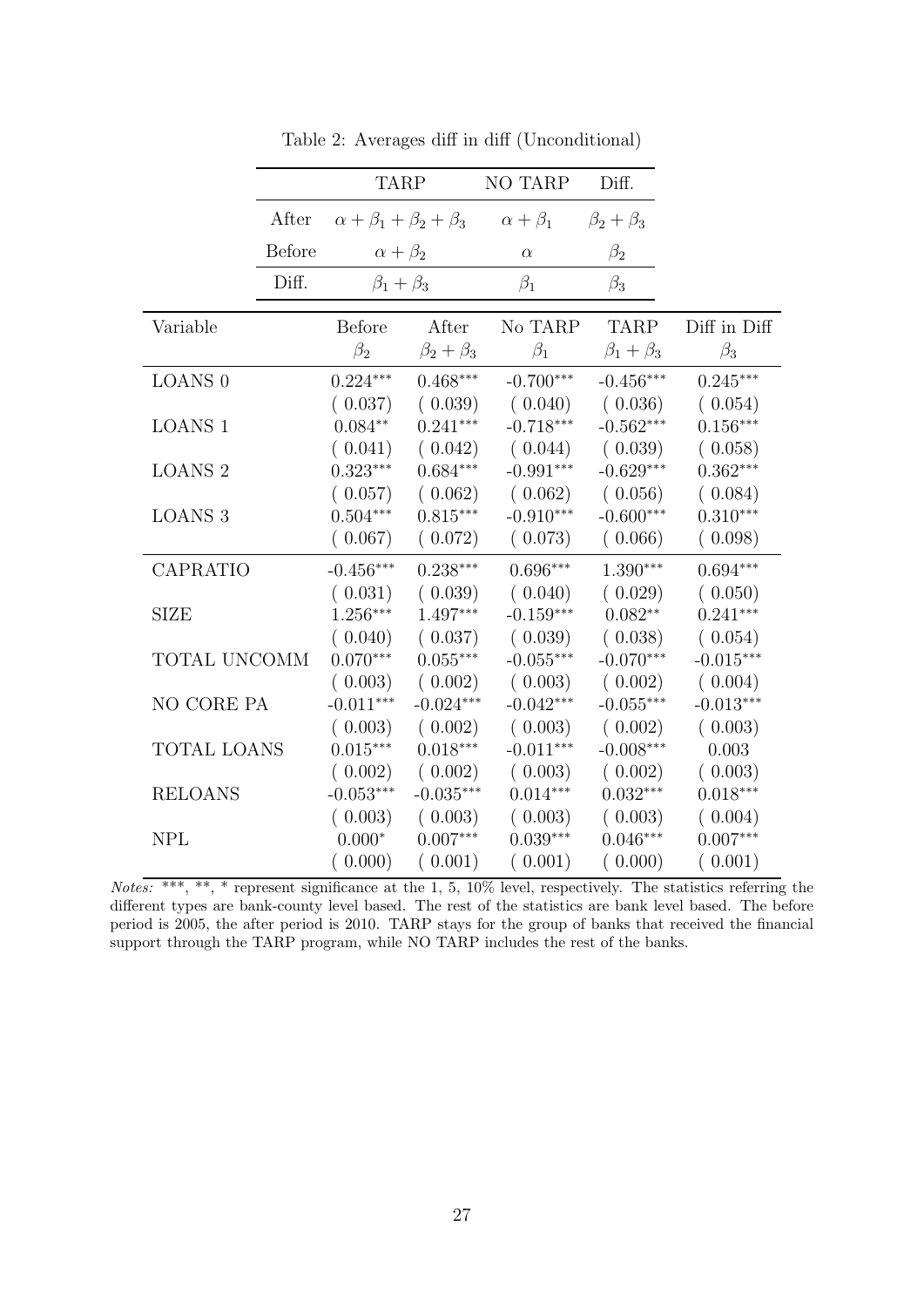| Dependent variable:              |             | LOANS <sub>0</sub> | <b>LOANS 1</b> |           |             | <b>LOANS 2</b> |             | LOANS <sub>3</sub> |
|----------------------------------|-------------|--------------------|----------------|-----------|-------------|----------------|-------------|--------------------|
|                                  | (1)         | (2)                | (3)            | (4)       | (5)         | (6)            | (7)         | (8)                |
| <b>TARP</b>                      | $0.193**$   | $-1.541**$         | $0.195**$      | $-0.867$  | 0.081       | $-0.875**$     | $0.128*$    | $-1.246***$        |
|                                  | (0.091)     | (0.674)            | (0.089)        | (0.628)   | (0.062)     | (0.393)        | (0.074)     | (0.474)            |
| $\text{TARP} \times \text{Size}$ |             | $0.065**$          |                | 0.027     |             | $0.043**$      |             | $0.064***$         |
|                                  |             | (0.031)            |                | (0.032)   |             | (0.019)        |             | (0.022)            |
| TARP $\times$ Tier 1 ratio       |             | $0.075**$          |                | $0.071*$  |             | 0.028          |             | 0.036              |
|                                  |             | (0.034)            |                | (0.043)   |             | (0.021)        |             | (0.024)            |
| Size                             | $0.477***$  | $0.420***$         | $0.412***$     | $0.378**$ | $0.347***$  | $0.309***$     | $0.274**$   | $0.219*$           |
|                                  | (0.151)     | (0.160)            | (0.156)        | (0.172)   | (0.100)     | (0.107)        | (0.113)     | (0.116)            |
| Total Uncomm.                    | 0.948       | 0.940              | 0.425          | 0.425     | 0.368       | 0.350          | $1.295***$  | $1.266**$          |
|                                  | (0.705)     | (0.721)            | (0.691)        | (0.696)   | (0.406)     | (0.418)        | (0.494)     | (0.507)            |
| Non-Core Fin.                    | $1.130**$   | $1.117***$         | 0.546          | 0.524     | $0.708***$  | $0.711***$     | $0.875**$   | $0.883***$         |
|                                  | (0.439)     | (0.428)            | (0.360)        | (0.351)   | (0.260)     | (0.253)        | (0.349)     | (0.338)            |
| Tier 1 Ratio                     | 0.010       | 0.000              | 0.001          | $-0.008$  | 0.009       | 0.005          | 0.010       | 0.003              |
|                                  | (0.014)     | (0.016)            | (0.011)        | (0.010)   | (0.007)     | (0.009)        | (0.008)     | (0.010)            |
| Total Loans                      | 0.531       | 0.372              | 0.381          | 0.266     | $1.123***$  | $1.018***$     | $1.114***$  | $0.969***$         |
|                                  | (0.448)     | (0.448)            | (0.358)        | (0.386)   | (0.302)     | (0.301)        | (0.320)     | (0.301)            |
| Real Est. Loans                  | $-0.682$    | $-0.690$           | $-0.648$       | $-0.658$  | $-0.328$    | $-0.328$       | $-0.329$    | $-0.328$           |
|                                  | (0.712)     | (0.705)            | (0.513)        | (0.509)   | (0.468)     | (0.465)        | (0.431)     | (0.424)            |
| Non-Perf. Loans                  | $-2.637***$ | $-2.887***$        | $-1.108*$      | $-1.336*$ | $-1.526***$ | $-1.697***$    | $-1.966***$ | $-2.209***$        |
|                                  | (0.853)     | (0.961)            | (0.617)        | (0.684)   | (0.504)     | (0.593)        | (0.486)     | (0.582)            |
| Marginal effect TARP             | 0.193       | 0.0835             | 0.195          | 0.154     | 0.0814      | 0.00935        | 0.128       | 0.0206             |
| p-value                          | 0.0344      | 0.261              | 0.0293         | 0.0888    | 0.192       | 0.851          | 0.0824      | 0.732              |
| Obs.                             | 19276       | 19276              | 18392          | 18392     | 15904       | 15904          | 15279       | 15279              |
| <b>Banks</b>                     | 354         | 354                | 350            | 350       | 353         | 353            | 350         | 350                |
| Counties                         | 2031        | 2031               | 2017           | 2017      | 1897        | 1897           | 1833        | 1833               |

Table 3: TARP increases loan origination

 $Notes: ***, **, *<sup>*</sup>,<sup>**</sup>,<sup>**</sup> represent significance at the 1, 5, 10% level. Estimates of a panel regression including$ bank-county and time fixed effects for the sample period 2005–2010. Standard errors are clustered by bank and shown in parentheses. The "Marginal effect TARP" is the sum of the estimated coefficients of TARP, TARP  $\times$  Size and TARP  $\times$  Capratio, where Size and Capratio are evaluated at their average values for TARP banks between 2007 and 2010. Columns (1), (3), (5), and (7) do not include the interaction terms between TARP and SIZE and TARP and Capratio. The other columns include these two additional variables. Columns (1) and (2) refer to the total small business loan originations, while columns (3)–(8) refer to the different type of loans:  $\leq 100k$ ,  $\leq 250k$  and  $\leq 1m$ .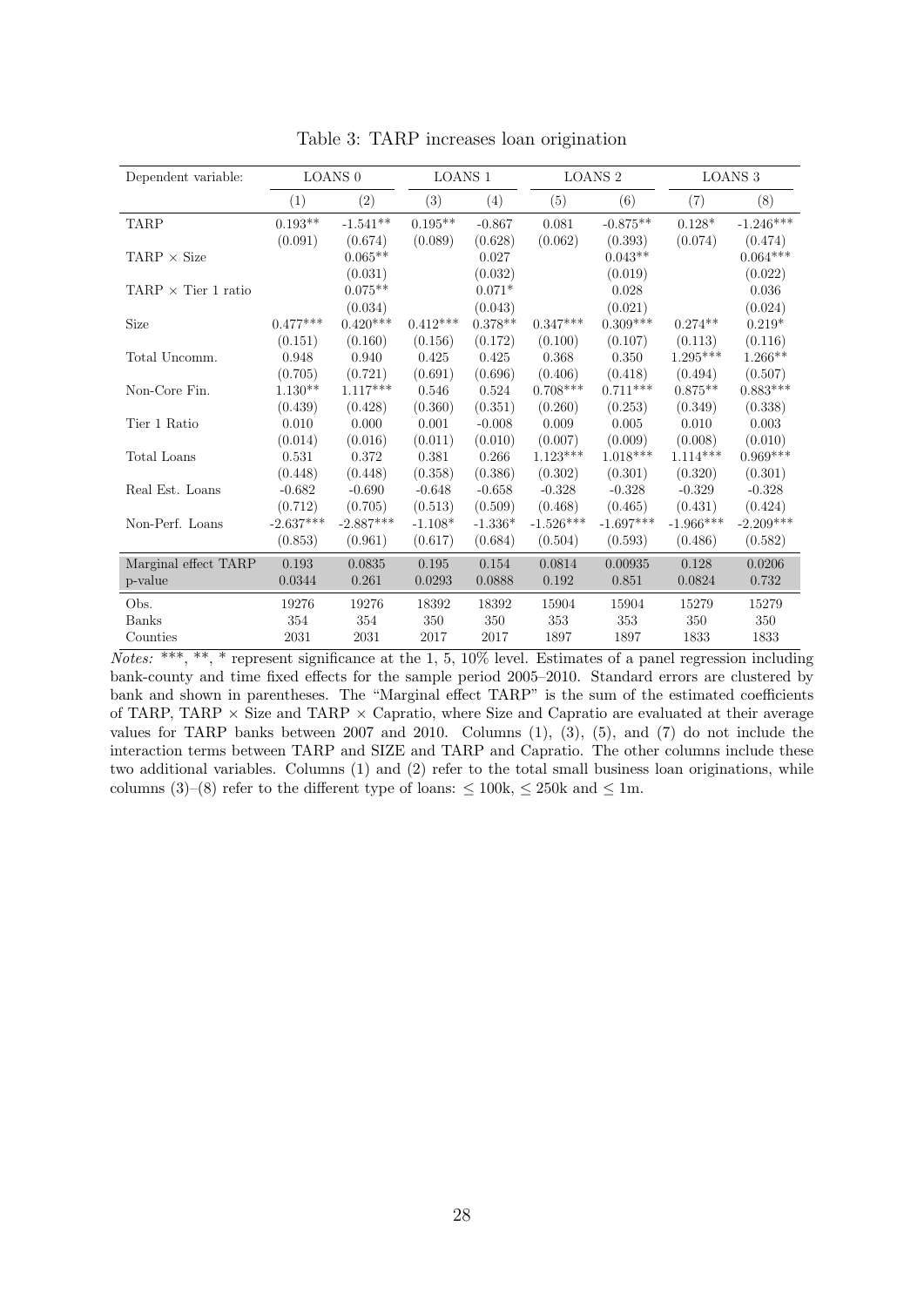| Dependent variable:        |                   | <b>LOANS 0</b>       |             | <b>LOANS 1</b>      |             | <b>LOANS 2</b>        |            | <b>LOANS 3</b>       |
|----------------------------|-------------------|----------------------|-------------|---------------------|-------------|-----------------------|------------|----------------------|
|                            | $\left( 1\right)$ | (2)                  | (3)         | (4)                 | (5)         | (6)                   | (7)        | (8)                  |
| <b>TARP</b>                | $0.255***$        | $-1.093*$            | $0.248***$  | $-1.200*$           | $0.212**$   | $-0.841*$             | 0.174      | $-1.053**$           |
|                            | (0.096)           | (0.603)              | (0.093)     | (0.617)             | (0.095)     | (0.452)               | (0.110)    | (0.450)              |
| TARP $\times$ Size         |                   | 0.046<br>(0.029)     |             | $0.043*$<br>(0.022) |             | $0.048***$<br>(0.018) |            | $0.050**$<br>(0.022) |
| TARP $\times$ Tier 1 ratio |                   | $0.071**$<br>(0.030) |             | $0.089*$<br>(0.050) |             | 0.033<br>(0.024)      |            | $0.049**$<br>(0.022) |
| Size                       | $0.840***$        | $0.731***$           | $0.593***$  | $0.488***$          | $0.582***$  | $0.474***$            | $0.679***$ | $0.566***$           |
|                            | (0.135)           | (0.167)              | (0.124)     | (0.130)             | (0.110)     | (0.114)               | (0.120)    | (0.134)              |
| Total Uncomm.              | $-0.802$          | $-0.841$             | $-0.993$    | $-1.018$            | $-0.370$    | $-0.425$              | $-0.012$   | $-0.069$             |
|                            | (0.577)           | (0.581)              | (0.735)     | (0.695)             | (0.515)     | (0.485)               | (0.497)    | (0.496)              |
| Non-Core Fin.              | $1.584***$        | $1.529***$           | 1.011       | 0.881               | $0.806*$    | $0.844*$              | $1.140**$  | $1.165**$            |
|                            | (0.550)           | (0.515)              | (0.629)     | (0.561)             | (0.447)     | (0.454)               | (0.543)    | (0.541)              |
| Tier 1 Ratio               | 0.022             | $-0.000$             | 0.026       | $-0.003$            | $0.028**$   | 0.015                 | 0.017      | $-0.001$             |
|                            | (0.019)           | (0.016)              | (0.026)     | (0.018)             | (0.012)     | (0.013)               | (0.014)    | (0.014)              |
| Total Loans                | $1.581***$        | $1.257**$            | $1.115**$   | 0.719               | $0.983**$   | 0.762                 | $1.284***$ | $1.023*$             |
|                            | (0.491)           | (0.544)              | (0.530)     | (0.628)             | (0.474)     | (0.468)               | (0.484)    | (0.524)              |
| Real Est. Loans            | $-0.856$          | $-0.940$             | $-1.073$    | $-1.193$            | $-0.539$    | $-0.525$              | $-1.995**$ | $-2.039**$           |
|                            | (0.878)           | (0.877)              | (0.760)     | (0.768)             | (1.084)     | (1.084)               | (0.970)    | (0.969)              |
| Non-Perf. Loans            | $-6.389***$       | $-7.338***$          | $-5.423***$ | $-6.513***$         | $-4.734***$ | $-5.414***$           | $-3.471**$ | $-4.335**$           |
|                            | (2.035)           | (2.147)              | (1.735)     | (1.815)             | (1.719)     | (1.754)               | (1.690)    | (1.758)              |
| Marginal effect TARP       | 0.255             | 0.215                | 0.248       | 0.219               | 0.212       | 0.158                 | 0.174      | 0.122                |
| p-value                    | 0.00991           | 0.0430               | 0.00977     | 0.0491              | 0.0290      | 0.114                 | 0.118      | 0.265                |
| Observations               | 4377              | 4377                 | 4222        | 4222                | 3754        | 3754                  | 3640       | 3640                 |
| <b>Banks</b>               | 70                | 70                   | 70          | 70                  | 70          | 70                    | 68         | 68                   |
| Counties                   | 865               | 865                  | 857         | 857                 | 804         | 804                   | 768        | 768                  |

Table 4: TARP increases loan origination, with matched control group

Notes: \*\*\*, \*\*, \* represent significance at the 1, 5, 10% level. Estimates of a panel regression including bank-county and time fixed effects for the sample period 2005–2010. Standard errors are clustered by bank and shown in parentheses. The control group is constructed by using propensity score matching to select only NO TARP banks that are part of a BHC and have comparable levels of capital ratios as the TARP group. The "Marginal effect TARP" is the sum of the estimated coefficients of TARP, TARP  $\times$  Size and TARP  $\times$  Capratio, where Size and Capratio are evaluated at their average values for TARP banks between 2007 and 2010. Columns (1), (3), (5), and (7) do not include the interaction terms between TARP and SIZE and TARP and Capratio. The other columns include these two additional variables. Columns (1) and (2) refer to the total small business loan originations, while columns  $(3)-(8)$  refer to the different type of loans:  $\leq 100k$ ,  $\leq 250k$  and  $\leq 1m$ .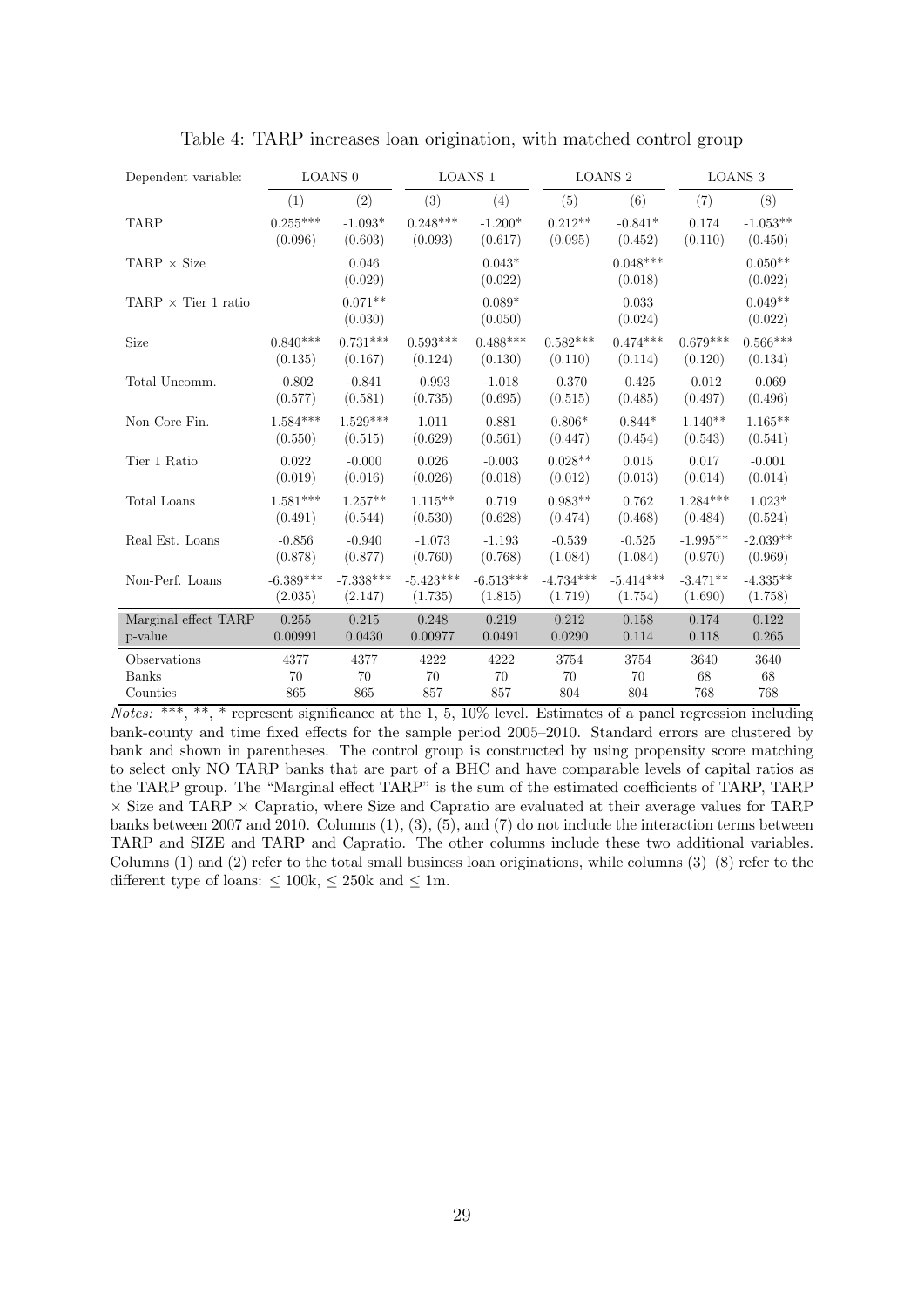| Sample:                    |                    |            | Unmatched       |                    |            | Matched                 |           |                    |
|----------------------------|--------------------|------------|-----------------|--------------------|------------|-------------------------|-----------|--------------------|
| Dependent variable:        | LOANS <sub>0</sub> |            | LOANS 1 LOANS 2 | LOANS <sub>3</sub> |            | LOANS 0 LOANS 1 LOANS 2 |           | LOANS <sub>3</sub> |
|                            | (1)                | (2)        | (3)             | (4)                | (5)        | (6)                     | (7)       | (8)                |
| <b>TARP</b>                | .391               | .566       | .424            | .164               | .300       | .524                    | .477      | .147               |
|                            | (.452)             | (.524)     | (.343)          | (.348)             | (.468)     | (.569)                  | (.350)    | (.358)             |
| TARP $\times$ Size         | $-.015$            | $-.027$    | $-.015$         | $-.006$            | $-.008$    | $-.021$                 | $-.014$   | $-.001$            |
|                            | (.021)             | (.025)     | (.017)          | (.017)             | (.021)     | (.026)                  | (.017)    | (.018)             |
| TARP $\times$ Tier 1 ratio | $-.010$            | .002       | $-.016$         | $-.012$            | $-.008$    | $-.001$                 | $-.023$   | $-.015$            |
|                            | (.023)             | (.025)     | (.016)          | (.017)             | (.026)     | (.030)                  | (.019)    | (.019)             |
| TARP $\times$ UNEMPL       | $.017*$            | .008       | $.012*$         | $.021***$          | $.022**$   | .009                    | $.016**$  | $.026***$          |
|                            | (.009)             | (.008)     | (.007)          | (.006)             | (.011)     | (.010)                  | (.008)    | (.008)             |
| TARP $\times$ POVERTY      | $-.009**$          | $-.009**$  | $-.007**$       | $-.005*$           | $-.010**$  | $-.009**$               | $-.008**$ | $-.006**$          |
|                            | (.004)             | (.004)     | (.003)          | (.003)             | (.004)     | (.004)                  | (.003)    | (.003)             |
| <b>POVERTY</b>             | $-.005$            | $-.001$    | $-.003$         | $-.005$            | $-.003$    | $-.001$                 | $-.003$   | $-.004$            |
|                            | (.003)             | (.004)     | (.003)          | (.004)             | (.004)     | (.005)                  | (.004)    | (.004)             |
| <b>UNEMPLOYMENT</b>        | $-.020*$           | $-.016$    | $-.013*$        | $-.028***$         | $-.031**$  | $-.021$                 | $-.020**$ | $-.035***$         |
|                            | (.012)             | (.010)     | (.008)          | (.009)             | (.015)     | (.013)                  | (.010)    | (.012)             |
| Size                       | $.329***$          | $.342**$   | $.247***$       | $.220**$           | $.355***$  | $.389***$               | $.249**$  | $.219**$           |
|                            | (.112)             | (.139)     | (.093)          | (.098)             | (.125)     | (.149)                  | (.104)    | (.108)             |
| Total Uncomm.              | $.212**$           | .118       | .122            | $.467*$            | .015       | $-.308$                 | .134      | $.361\,$           |
|                            | (.087)             | (.117)     | (.180)          | (.276)             | (.408)     | (.500)                  | (.284)    | (.306)             |
| Non-Core Fin.              | $.737**$           | $.735*$    | $.512**$        | $.590**$           | $.859**$   | $.832^*$                | .524      | $.817**$           |
|                            | (.370)             | (.386)     | (.257)          | (.263)             | (.433)     | (.461)                  | (.329)    | (.322)             |
| Tier 1 Ratio               | $-.007$            | $-.019$    | .001            | $-.001$            | $-.010$    | $-.023$                 | .008      | .000               |
|                            | (.014)             | (.023)     | (.012)          | (.010)             | (.022)     | (.034)                  | (.018)    | (.014)             |
| Total Loans                | .391               | .095       | $.593**$        | $.596*$            | .121       | $-.081$                 | .348      | .354               |
|                            | (.349)             | (.371)     | (.266)          | (.306)             | (.465)     | (.474)                  | (.350)    | (.409)             |
| Real Est. Loans            | $-.024$            | $.118\,$   | $-.070$         | $-.213$            | $-.218$    | .157                    | $-.077$   | $-353$             |
|                            | (.421)             | (.490)     | (.325)          | (.313)             | (.489)     | (.583)                  | (.385)    | (.375)             |
| Non-Perf. Loans            | $-2.160***$        | $-1.414**$ | $-1.290***$     | $-1.752***$        | $-2.065**$ | $-1.610*$               | $-1.150*$ | $-1.728**$         |
|                            | (.667)             | (.659)     | (.439)          | (.519)             | (.996)     | (.944)                  | (.674)    | (.816)             |
| Marginal effect TARP       | $.0906\,$          | .124       | .0534           | .0550              | .127       | .142                    | .0799     | .0950              |
| p-value                    | .0549              | .00624     | .165            | .206               | .0294      | .00780                  | .0980     | .0998              |
| Obs.                       | 57497              | 55580      | 48054           | 46872              | 43067      | 41978                   | 36109     | 35155              |
| <b>Banks</b>               | 1038               | 1022       | 1021            | 1024               | 401        | 399                     | 398       | 397                |
| Counties                   | 2725               | 2718       | 2599            | 2514               | 2502       | 2490                    | 2381      | 2313               |
|                            |                    |            |                 |                    |            |                         |           |                    |

Table 5: Demand side effect: poverty and unemployment

 $Notes:$  \*\*\*, \*\*, \* represent significance at the 1, 5, 10% level. Estimates of a panel regression including bank-county and time fixed effects for the sample period 2005–2010. Standard errors are clustered by bank and shown in parentheses. The "Marginal effect TARP" is the sum of the estimated coefficients of TARP, TARP  $\times$  Size, TARP  $\times$  Capratio, TARP  $\times$  Poverty and TARP  $\times$  Unemployment where Size, Capratio, Poverty and Unemployment are evaluated at their average values for TARP banks between 2007 and 2010. Columns (1) to (4) report the results for the entire sample. Columns (5) to (8) refer instead to the matched sample, where the matching is performed using propensity score matching with nearest neighbour on the variables SIZE, CAPRATIO, TOT\_UNCOMM, NOCORE\_PA, TOT\_LOANS REALOANS, NPL, POVERTY and UNEMPLOYMENT in 2005.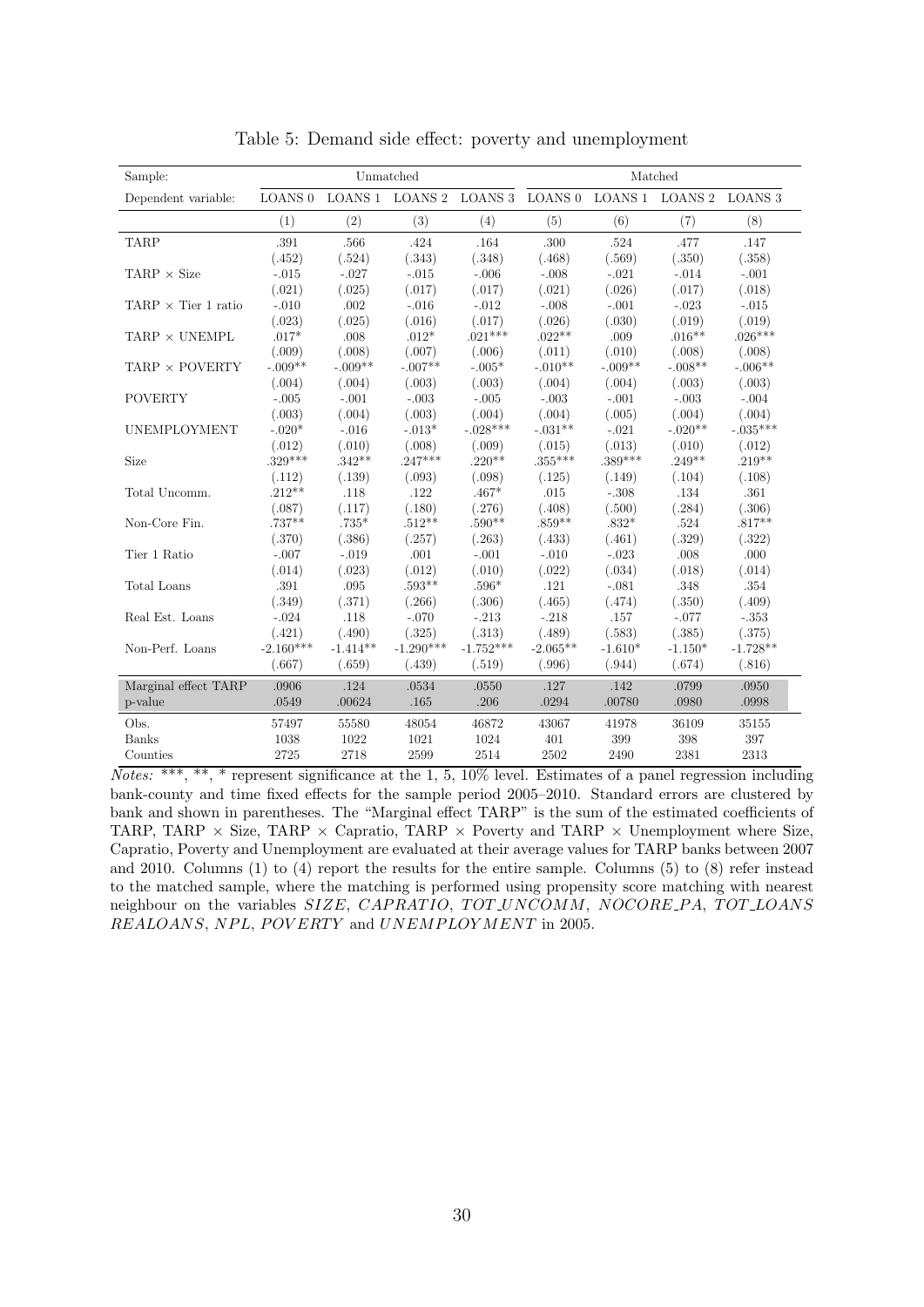| Dependent variable:        |             | LOANS <sub>0</sub> |            | <b>LOANS 1</b> | <b>LOANS 2</b> |            |             | <b>LOANS 3</b> |
|----------------------------|-------------|--------------------|------------|----------------|----------------|------------|-------------|----------------|
|                            | (1)         | (2)                | (3)        | (4)            | (5)            | (6)        | (7)         | (8)            |
| <b>TARP</b>                | $0.138**$   | 0.298              | 0.097      | 0.544          | 0.080          | 0.428      | $0.118*$    | 0.168          |
|                            | (0.065)     | (0.458)            | (0.066)    | (0.564)        | (0.051)        | (0.349)    | (0.063)     | (0.368)        |
| TARP $\times$ Size         |             | $-0.007$           |            | $-0.024$       |                | $-0.012$   |             | 0.001          |
|                            |             | (0.020)            |            | (0.026)        |                | (0.017)    |             | (0.017)        |
| $TARP \times Tier 1 ratio$ |             | $-0.005$           |            | $-0.004$       |                | $-0.019$   |             | $-0.008$       |
|                            |             | (0.024)            |            | (0.028)        |                | (0.018)    |             | (0.018)        |
| Size                       | $0.369***$  | $0.371***$         | $0.378***$ | $0.383***$     | $0.258**$      | $0.264**$  | $0.227**$   | $0.228**$      |
|                            | (0.124)     | (0.124)            | (0.144)    | (0.146)        | (0.104)        | (0.104)    | (0.108)     | (0.108)        |
| Total Uncomm.              | 0.030       | 0.035              | $-0.255$   | $-0.228$       | 0.128          | 0.128      | 0.376       | 0.370          |
|                            | (0.400)     | (0.401)            | (0.487)    | (0.489)        | (0.284)        | (0.281)    | (0.308)     | (0.308)        |
| Non-Core Fin.              | $0.942**$   | $0.937**$          | $0.828*$   | $0.778*$       | $0.564*$       | $0.578*$   | $0.873***$  | $0.894***$     |
|                            | (0.413)     | (0.410)            | (0.466)    | (0.433)        | (0.319)        | (0.324)    | (0.316)     | (0.318)        |
| Tier 1 Ratio               | $-0.017$    | $-0.015$           | $-0.025$   | $-0.022$       | $-0.004$       | 0.004      | $-0.008$    | $-0.004$       |
|                            | (0.019)     | (0.021)            | (0.024)    | (0.032)        | (0.014)        | (0.016)    | (0.012)     | (0.013)        |
| Total Loans                | 0.140       | 0.149              | $-0.007$   | 0.046          | 0.309          | 0.315      | 0.402       | 0.391          |
|                            | (0.422)     | (0.432)            | (0.433)    | (0.439)        | (0.329)        | (0.337)    | (0.374)     | (0.385)        |
| Real Est. Loans            | $-0.071$    | $-0.092$           | 0.319      | 0.250          | 0.077          | 0.037      | $-0.251$    | $-0.248$       |
|                            | (0.463)     | (0.453)            | (0.554)    | (0.519)        | (0.393)        | (0.389)    | (0.381)     | (0.361)        |
| Non-Perf. Loans            | $-2.347***$ | $-2.316***$        | $-1.482*$  | $-1.377*$      | $-1.592**$     | $-1.514**$ | $-2.117***$ | $-2.111***$    |
|                            | (0.842)     | (0.846)            | (0.766)    | (0.793)        | (0.642)        | (0.649)    | (0.737)     | (0.743)        |
| Marginal effect TARP       | 0.138       | 0.152              | 0.0972     | 0.150          | 0.0796         | 0.0980     | 0.118       | 0.114          |
| p-value                    | 0.0339      | 0.0116             | 0.144      | 0.00512        | 0.118          | 0.0403     | 0.0608      | 0.0534         |
| Obs.                       | 44923       | 44923              | 43751      | 43751          | 37502          | 37502      | 36446       | 36446          |
| <b>Banks</b>               | 405         | 405                | 403        | 403            | 402            | 402        | 402         | 402            |
| Counties                   | 2589        | 2589               | 2577       | 2577           | 2466           | 2466       | 2398        | 2398           |

Table 6: Matching NO TARP banks on observables

 $Notes: ***, **, *<sup>*</sup>,<sup>**</sup>,<sup>**</sup> represents a significant result, and the 1, 5, 10% level. Estimates of a panel regression including$ bank-county and time fixed effects for the sample period 2005–2010. Standard errors are clustered by bank and shown in parentheses. The "Marginal effect TARP" is the sum of the estimated coefficients of TARP, TARP  $\times$  Size and TARP  $\times$  Capratio, where Size and Capratio are evaluated at their average values for TARP banks between 2007 and 2010. We estimate our model using a matched sample, where the matching is performed using propensity score matching with nearest neighbour on the variables SIZE, CAPRATIO, TOT UNCOMM, NOCORE PA, TOT LOANS REALOANS, NPL, POVERTY and  $UNEMPLOYMENT$  in 2005. Columns  $(1), (3), (5),$  and  $(7)$  do not include the interaction terms between TARP and SIZE and TARP and Capratio. The other columns include these two additional variables. Columns (1) and (2) refer to the total small business loan originations, while columns  $(3)-(8)$ refer to the different type of loans:  $\leq 100k$ ,  $\leq 250k$  and  $\leq 1m$ .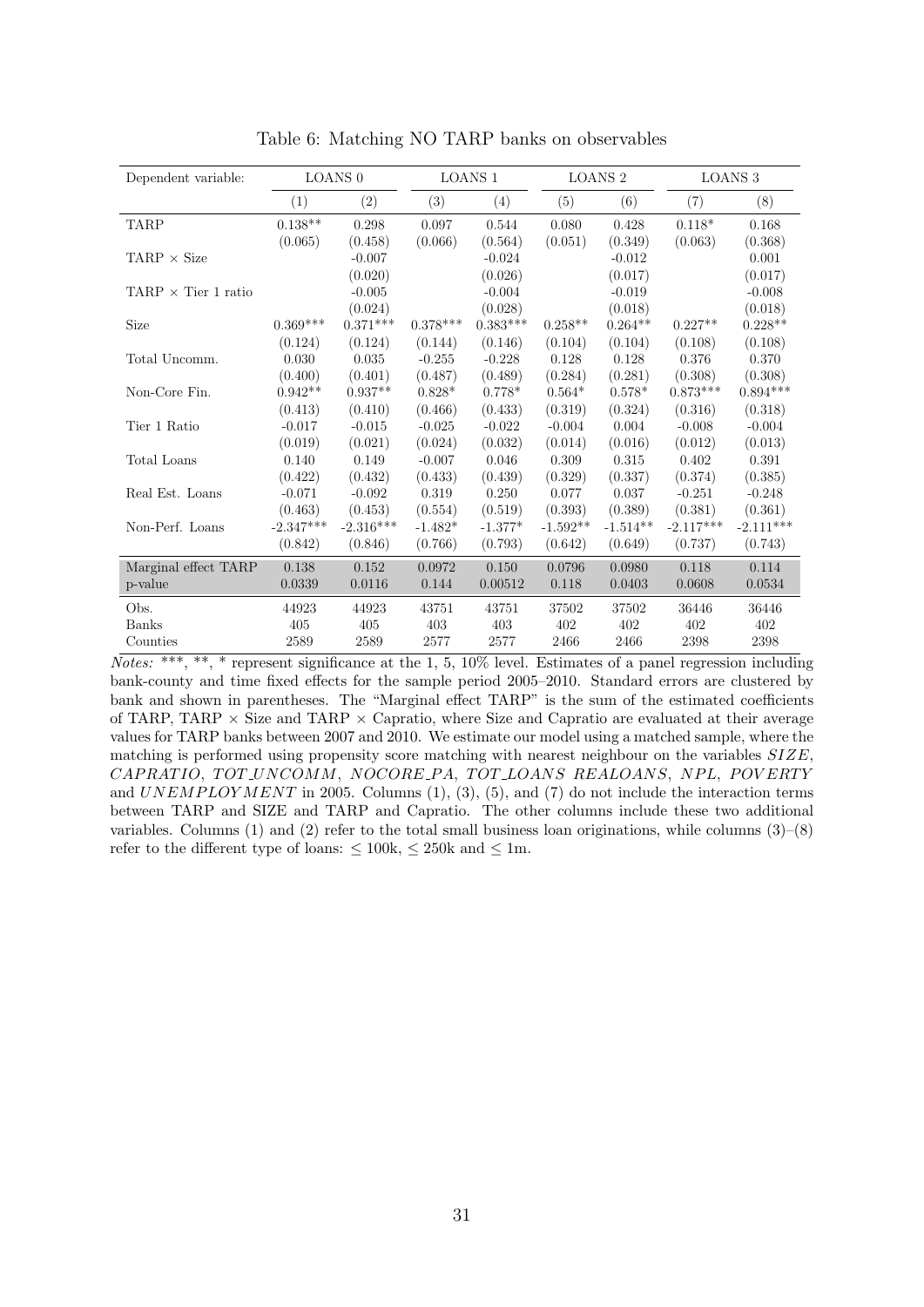| Type of strategy:                |                    |                        | Placebo            |            |                         |             |             | Matched            |                    |                    |
|----------------------------------|--------------------|------------------------|--------------------|------------|-------------------------|-------------|-------------|--------------------|--------------------|--------------------|
| Dependent variable:              | LOANS <sub>0</sub> | LOANS <sub>0</sub>     | LOANS <sub>1</sub> |            | LOANS 2 LOANS 3 LOANS 0 |             | LOANS 0     | LOANS <sub>1</sub> | LOANS <sub>2</sub> | LOANS <sub>3</sub> |
|                                  | (1)                | (2)                    | (3)                | (4)        | (5)                     | (6)         | (7)         | (8)                | (9)                | (10)               |
| <b>TARP</b>                      | $-.083$            | $1.524^{\ast\ast\ast}$ | $2.075***$         | $1.783***$ | $2.367***$              | $.117**$    | .306        | .561               | .362               | .172               |
|                                  | (.053)             | (.495)                 | (.639)             | (.666)     | (.664)                  | (.056)      | (.464)      | (.536)             | (.357)             | (.375)             |
| $\text{TARP} \times \text{Size}$ |                    | $-.066**$              | $-.096***$         | $-.077**$  | $-.094***$              |             | $-.009$     | $-.027$            | $-.012$            | $-.002$            |
|                                  |                    | (.026)                 | (.037)             | (.031)     | (.033)                  |             | (.020)      | (.026)             | (.017)             | (.017)             |
| TARP $\times$ Tier 1 ratio       |                    | $-.065**$              | $-.074**$          | $-.073*$   | $-.109***$              |             | $-.005$     | $-.003$            | $-.014$            | $-.007$            |
|                                  |                    | (.029)                 | (.037)             | (.041)     | (.037)                  |             | (.023)      | (.025)             | (.017)             | (.018)             |
| <b>Size</b>                      | $.376***$          | $.418***$              | .393***            | $.554***$  | $.564***$               | $.357***$   | $.360***$   | $.352***$          | $.271***$          | $.241**$           |
|                                  | (.102)             | (.085)                 | (.119)             | (.128)     | (.119)                  | (.114)      | (.115)      | (.133)             | (.096)             | (.100)             |
| Total Uncomm.                    | .234               | $.292*$                | .098               | $.643*$    | .409                    | .034        | .039        | $-.212$            | .075               | .442               |
|                                  | (.161)             | (.167)                 | (.215)             | (.378)     | (.265)                  | (.375)      | (.376)      | (.449)             | (.244)             | (.290)             |
| Non-Core Fin.                    | $-.175$            | $-.245$                | $-.002$            | $-.452$    | $-.484$                 | .788**      | $.780**$    | $.696*$            | $.559**$           | $.728***$          |
|                                  | (.343)             | (.302)                 | (.381)             | (.493)     | (.539)                  | (.344)      | (.340)      | (.359)             | (.260)             | (.261)             |
| Tier 1 Ratio                     | $-.020$            | $-.005$                | $-.017$            | $-.011$    | .008                    | $-.017$     | $-.015$     | $-.020$            | $-.002$            | $-.006$            |
|                                  | (.019)             | (.011)                 | (.020)             | (.023)     | (.019)                  | (.016)      | (.016)      | (.024)             | (.013)             | (.011)             |
| Total Loans                      | $.736***$          | $.713***$              | $.969**$           | .244       | $1.265***$              | .092        | .101        | .143               | .478*              | $.507*$            |
|                                  | (.275)             | (.256)                 | (.376)             | (.431)     | (.447)                  | (.363)      | (.369)      | (.363)             | (.273)             | (.306)             |
| Real Est. Loans                  | $-375$             | $-.374$                | $-312$             | $-.644$    | $-.215$                 | $-.099$     | $-.120$     | .248               | .102               | $-.138$            |
|                                  | (.322)             | (.283)                 | (.407)             | (.399)     | (.517)                  | (.440)      | (.435)      | (.455)             | (.341)             | (.315)             |
| Non-Perf. Loans                  | $-1.266$           | $-1.089$               | 3.131              | $-2.399$   | $-3.826$                | $-2.768***$ | $-2.740***$ | $-1.294**$         | $-1.645***$        | $-2.094***$        |
|                                  | (1.158)            | (1.059)                | (2.119)            | (1.772)    | (2.432)                 | (.603)      | (.604)      | (.594)             | (.455)             | (.517)             |
| Marginal Effect TARP             | $-.0827$           | .0408                  | .0865              | .0771      | .126                    | .117        | .135        | .136               | .0721              | .0820              |
| p-value                          | .121               | .346                   | .143               | .264       | .115                    | .0376       | .0112       | .00444             | .0773              | .0910              |
| Obs.                             | 54994              | 54994                  | 54994              | 54994      | 54994                   | 56333       | 56333       | 54441              | 46778              | 45579              |
| Banks                            | 985                | 985                    | 985                | 985        | 985                     | 702         | 702         | 698                | 701                | 701                |
| Counties                         | 2752               | 2752                   | 2752               | 2752       | 2752                    | 2752        | 2752        | 2746               | 2629               | 2551               |

Table 7: Placebo effect and Matching

 $Notes:$  \*\*\*, \*\*, \* represent significance at the 1, 5, 10% level, respectively. Estimates of a panel regression including bank-county and time fixed effects for the sample period  $2001-2007$  (columns  $(1)-(5)$ ) or  $2005-$ 2010 (columns (6)–(10)). Standard errors are clustered by bank and shown in parentheses. The "Marginal effect TARP" is the sum of the estimated coefficients of TARP, TARP  $\times$  Size and TARP  $\times$  Capratio, where Size and Capratio are evaluated at their average values for TARP banks between 2003 and 2005 (columns  $(1)$ –(5)) or between 2007 and 2010 (columns  $(6)$ –(10)). Columns  $(1)$ –(5) perform a Placebo experiment, where we anticipate the TARP treatment by 4 years. Columns  $(6)-(10)$  use a matched sample, where the matching is performed using propensity score matching with nearest neighbour on the variables small business loan originations LOANS 1, LOANS 2 and LOANS 3 in 2005. Columns (1) to (5) report the results based on the placebo experiment. Columns (1) and (6) do not include the interaction terms between TARP and SIZE and TARP and CAPRATIO.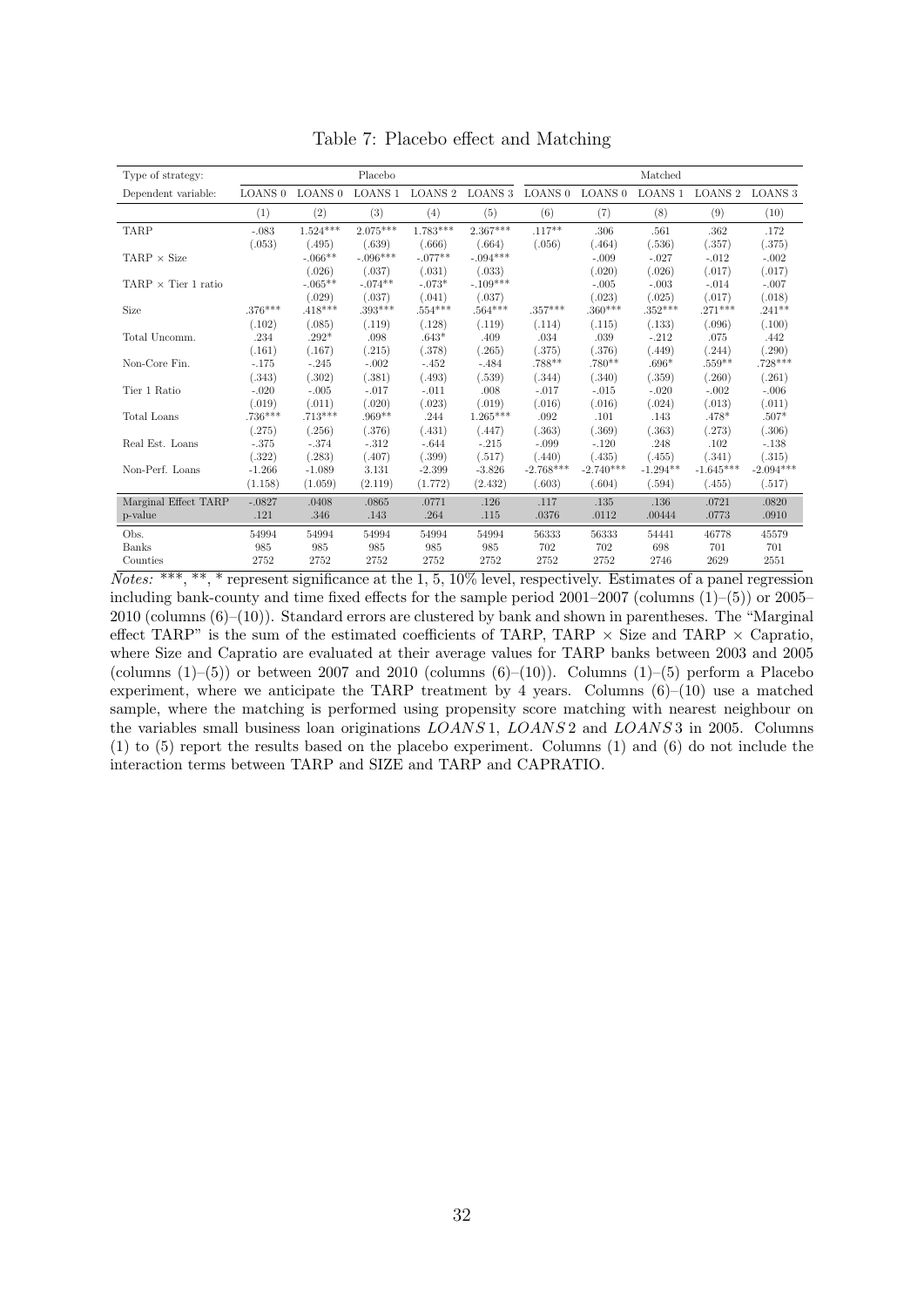| Dependent variable:        | <b>LOANS 0</b> |            | LOANS 1 LOANS 2 | LOANS 3     |
|----------------------------|----------------|------------|-----------------|-------------|
|                            | (1)            | (2)        | (3)             | (4)         |
| TARP Amount / Total Assets | $3.968**$      | $5.128**$  | 1.461           | 2.288       |
|                            | (1.915)        | (2.138)    | (1.484)         | (1.878)     |
| <b>Size</b>                | $.375***$      | $.384***$  | $.274***$       | $.234***$   |
|                            | (.115)         | (.145)     | (.093)          | (.097)      |
| Total Uncomm.              | $.287***$      | $.226*$    | .180            | $.474*$     |
|                            | (.095)         | (.128)     | (.184)          | (.273)      |
| Non-Core Fin.              | $.827***$      | $.918**$   | $.562**$        | $.621**$    |
|                            | (.315)         | (.429)     | (.234)          | (.246)      |
| Tier 1 Ratio               | $-.009$        | $-.019$    | $-.004$         | $-.004$     |
|                            | (.013)         | (.018)     | (.010)          | (.009)      |
| Total Loans                | .119           | .055       | $.461*$         | $.536*$     |
|                            | (.338)         | (.326)     | (.258)          | (.281)      |
| Real Est. Loans            | $-.090$        | .459       | .061            | $-.186$     |
|                            | (.426)         | (.544)     | (.324)          | (.307)      |
| Non-Perf. Loans            | $-2.391***$    | $-1.311**$ | $-1.393***$     | $-1.937***$ |
|                            | (.589)         | (.510)     | (.415)          | (.452)      |
| Marginal effect TARP       | 3.968          | 5.128      | 1.461           | 2.288       |
| p-value                    | .0385          | .0166      | .325            | .223        |
| Obs.                       | 62021          | 59798      | 51438           | 50177       |
| <b>Banks</b>               | 1048           | 1032       | 1031            | 1034        |
| Counties                   | 2812           | 2805       | 2684            | 2599        |

Table 8: The effect of TARP increases with TARP amount

 $Notes: ***, **, *<sub>1</sub> represents a significant value of the 1, 5, 10% level, respectively. Estimates of a panel regression$ including bank-county and time fixed effects for the sample period 2005–2010. Standard errors are clustered by bank and shown in parentheses. Columns (1) refers to total small business loan originations, while columns (2), (3), and (4) refer to the different type of loans:  $\leq 100k$ ,  $\leq 250k$  and  $\leq 1m$ .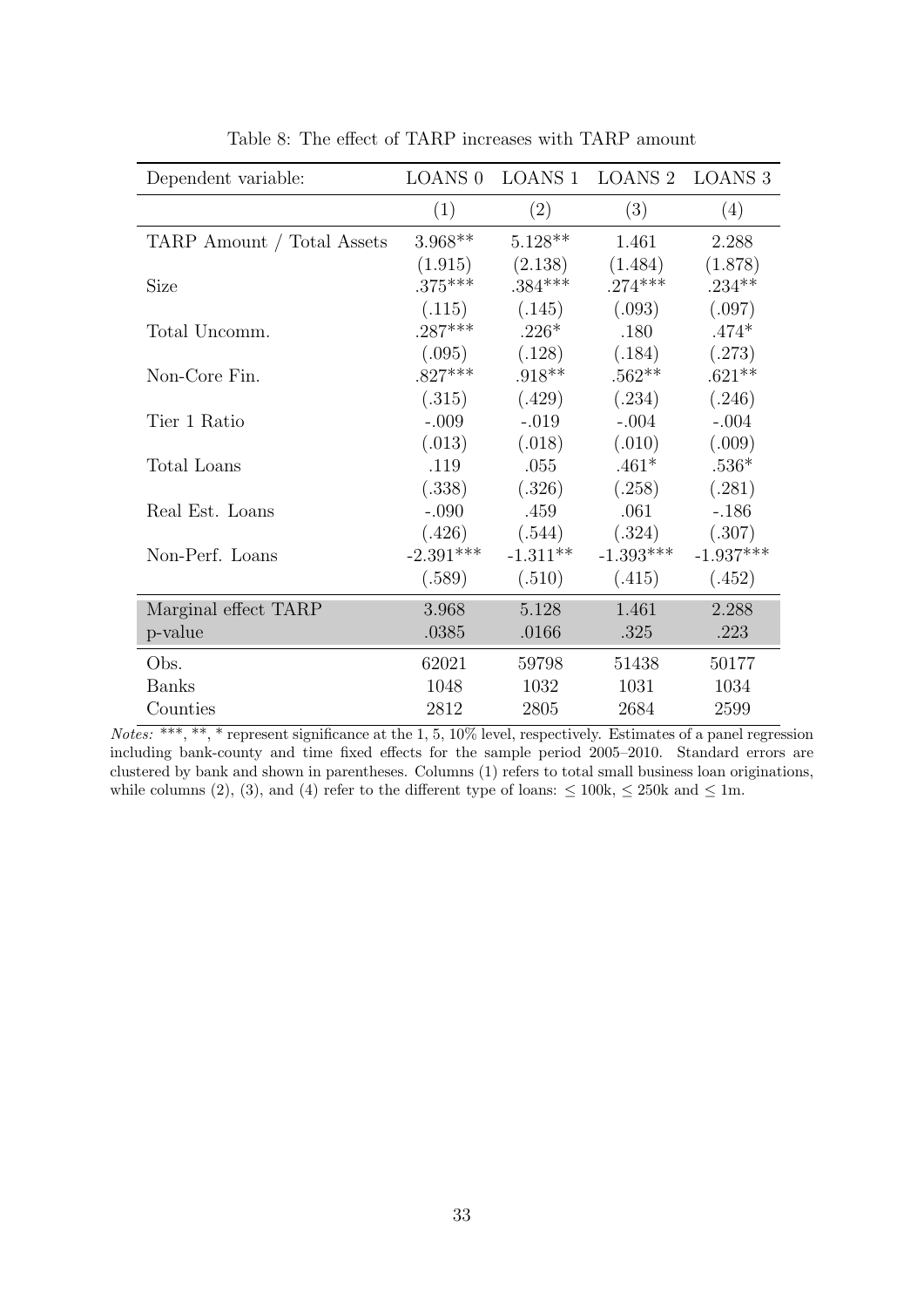| Matching 1: year 2005, bank level        | TARP   | No TARP | Diff in Diff |
|------------------------------------------|--------|---------|--------------|
| Size                                     | 14.641 | 14.415  | 0.226        |
|                                          |        |         | (0.146)      |
| Tier 1 Ratio                             | 8.221  | 8.430   | $-0.209$     |
|                                          |        |         | (0.182)      |
| Total Uncomm.                            | 0.223  | 0.234   | $-0.011$     |
|                                          |        |         | (0.032)      |
| Non-Core Fin.                            | 0.267  | 0.270   | $-0.003$     |
|                                          |        |         | (0.012)      |
| Total Loans                              | 0.671  | 0.679   | $-0.007$     |
|                                          |        |         | (0.011)      |
| Real Est. Loans                          | 0.712  | 0.707   | 0.005        |
|                                          |        |         | (0.016)      |
| Non-Perf. Loans                          | 0.012  | 0.014   | $-0.003***$  |
|                                          |        |         | (0.001)      |
| Obs.                                     | 213    | 192     | 405          |
| Matching 2: year 2005, bank-county level | TARP   | No TARP | Diff in Diff |
| SBL0                                     | 8.893  | 8.701   | 0.192        |
|                                          |        |         | (0.173)      |
| SBL 1                                    | 7.115  | 6.720   | $0.395*$     |
|                                          |        |         | (0.205)      |
| SBL <sub>2</sub>                         | 6.998  | 6.795   | 0.204        |
|                                          |        |         | (0.242)      |
| SBL <sub>3</sub>                         | 7.699  | 7.579   | 0.120        |
|                                          |        |         | (0.284)      |
| Obs.                                     | 213    | 292     | 505          |
| Matching 3: year 2007, BHC level         | TARP   | No TARP | Diff in Diff |
|                                          |        |         |              |
| Tier 1 Ratio                             | 9.262  | 9.506   | $-0.244$     |
|                                          |        |         | (0.739)      |
| Obs.                                     | 39     | 31      | 70           |

Table 9: Descriptive statistics matched groups

Notes: \*\*\*, \*\*, \* represent significance at the 1, 5, 10% level, respectively. Standard errors in parenthesis. Propensity score matching refers to 2005 data. Matching 1 is based on the following variables:  $SIZE$ , CAPRATIO, TOT UNCOMM, NOCORE PA, TOT LOANS REALOANS, NPL, POVERTY and UNEMPLOYMENT. Matching 2 is based on the following variables: LOANS 1, LOANS 2 and LOANS 3. Matching 3 is based on CAPRATIO.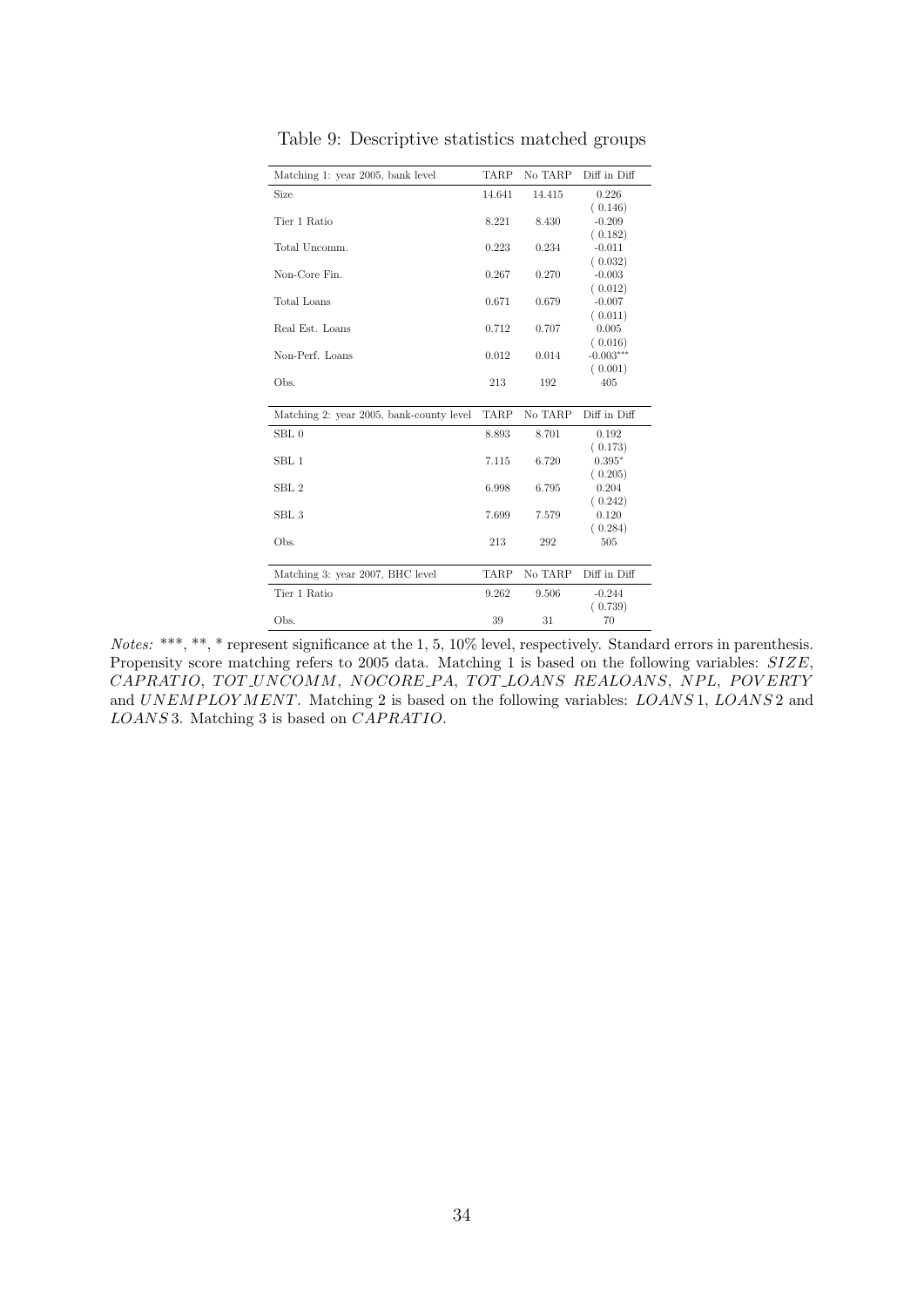

Notes: In the map above, the Philadelphia Security Map in 1936, by the Home Owners' Loan Corporation Philadelphia is reported. The different colours reflect the different riskiness in investing. The red colour refers to zones where investing is considered hazardous, see the legend. Source: Cartographic Modeling Lab, UPenn.